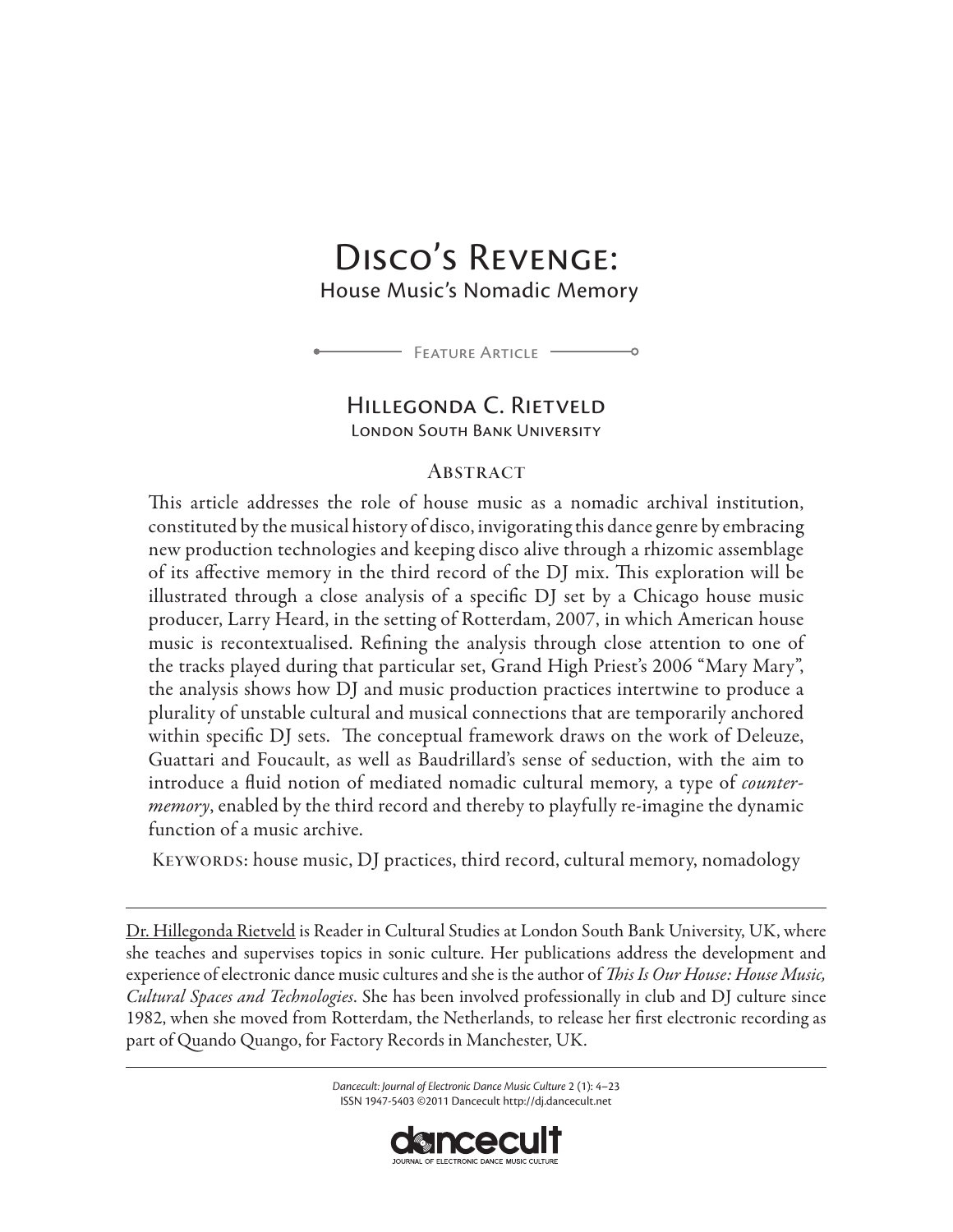$\epsilon_{\rm Each\ successive\ technology}$  has enhanced the significance of older cultural artefacts by allowing them to be joined to others that clarify and embellish them...

—Straw (2007: 11)

Despite its demise, disco would live on in numerous other dance forms.

—Brewster and Broughton (2006: 202)

House rose from the remnants of disco.

—Garratt (1998: 45)

#### **INTRODUCTION**

DRAWING ON HOUSE MUSIC AS A CASE STUDY, this article will conceptualise how a DJbased music genre may be understood as a nomadic archival institution. The analysis will particularly appropriate Deleuze's political concept of the institution (1989) and Deleuze and Guattari's concept of *nomadology* (1986). Assuming that music genres retain rhizomic memory traces of the genres that are part of its formation, house music will be explored as constituted by disco's musical legacy, invigorating this dance genre and keeping it alive through a continuation of its affective memory. In this, house music may be regarded as a specific act of defiance, arising in Chicago from the ashes of the "official" destruction of disco (Rietveld 1998). By attempting to circumvent *traditionalist* linear history, a type of *counter-memory* (Foucault 1984) is produced that aims to challenge stilted notions of house music.<sup>1</sup>

The practice of the DJ draws on archived banks of pre-recorded music to create a relevant mix that continuously recontextualises these recordings. Through the creation of the third record in the DJ's mix, the recombination of (at least) two recordings, as well as a revision of disco's archival canon, house music may be perceived as a fluid musical archive, operating between the mediation of recorded musical production and lived cultural memory. Within this process, (underground) disco's fragmented aesthetic of an empowered marginalised community, arguably first established within America's version of racism, homophobia and economic division, is reworked.

In this context, I argue that house music has produced a dance musical memory of everynight empowering pleasure, which is further mapped in house music's increasingly complex, *spiral* and *rhizomic* genealogy. Although the role of disco elements in the formation of house music is of interest here, I do not wish to settle the roots of house music. Instead, Beckford (2006: 5) suggests with reference to the work of Deleuze and Guatari: "Unlike roots that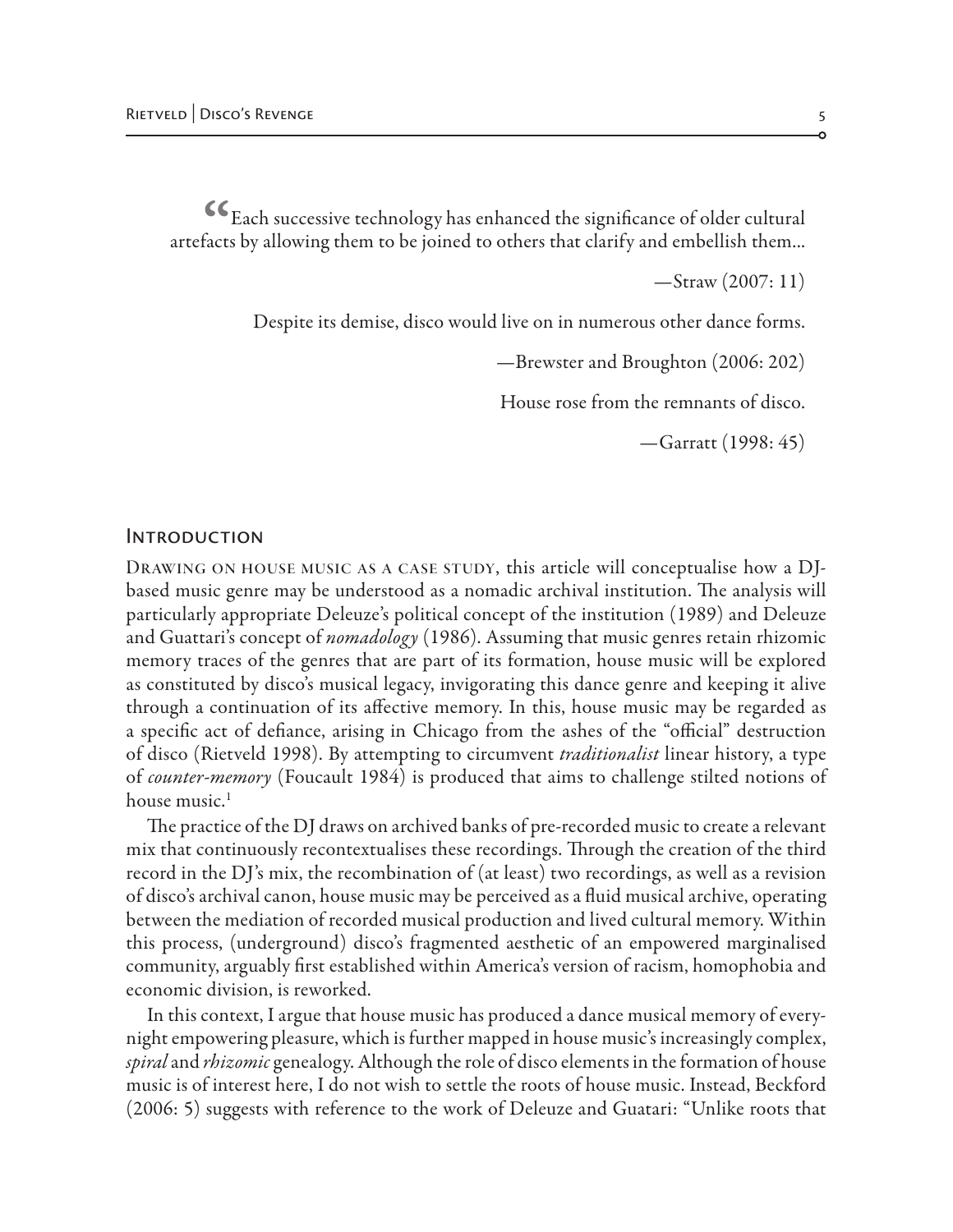separate into segments and break, rhizomes rupture or shatter at any given point but will start up again at their old or new point, representing a process of 'de-territorialisation' and 're-territorialisation'". In relation to the third record, I will interpret "de/reterritorialisation" as processes of de/recontextualisation in which one sound recording makes comment on the next in a new and sometimes unexpected manner due to the various cultural spaces in which the mix is presented.

# Mutating Disco

DURING ITS DEVELOPMENT THROUGHOUT THE 1970s, the disco dance floor gained its celebratory mood, in part, from civil rights victories (Fikentscher 2000; Rietveld 2003; Easlea 2004; Shapiro 2005). By the end of that decade, as disco shifted out of the marginalised culture of night clubs into broad daylight and threatened the livelihoods of established rock radio DJs, a well documented backlash to its overwhelming success finally pushed disco back underground. This process culminated in the televised blowing up of disco records in Chicago's Comiskey Park, a White Sox baseball stadium, in 1979 (Lawrence 2003; Rietveld 1998). In its renewed marginalised cultural position, dance culture returned to the secrecy of night culture, a creative space outside the spectacle of the major music industry, enabling it to develop relatively unfettered in new directions. Eleven years later, in 1990, Chicago's mythologised2 house DJ Frankie Knuckles reflected that,

Those guys declaring disco being dead actually was kind of like a blessing in disguise because it had to turn itself, because it 'd just gotten too much. . . . Could you imagine what would it be like, right now? ugh—all that polyester—I couldn't stand it (Savage 1990).

This reference to polyester is a camp, ironic, yet loaded connotation that points to artificial textile used in the late 1970s in the production of flared "smart" trousers and tight shirts, favoured by transnational disco crowds—as illustrated by the popular 1977 movie *Saturday Night Feve*r.3 The term was used as shorthand for the proliferation of "fake" disco styled music, from pop to symphonic re-workings, manufactured by a cynical music industry eager to follow the latest trend. In this one short remark, house music and underground disco are constructed as culturally authentic, as opposed to an industry-led disco craze that had "gotten too much". As house music emerged during the early to mid-1980s, its distinctive electronic take on disco's aesthetic provided a discursive nocturnal space in Chicago to a clientele that perceived itself as excluded by American society: "the people who had fallen from grace" (Prof Funk, in Cosgrove 1988: 4). In the words of DJ Frankie Knuckles, "House . . . it's not actually disco's revival, it's disco's revenge" (Savage 1990).

As an important aspect of disco music, the incessant groove has been forged within the basic functional DJ mix to keep dance music going all night long. In adapting popular music to the disco dance floor during the mid-1970s, New York's disco DJs started to reedit existing records to create specialist disco mixes. These would be longer than the usual 3-minute pop single, repeating the energetic parts $^4$  and making the tracks DJ-friendly for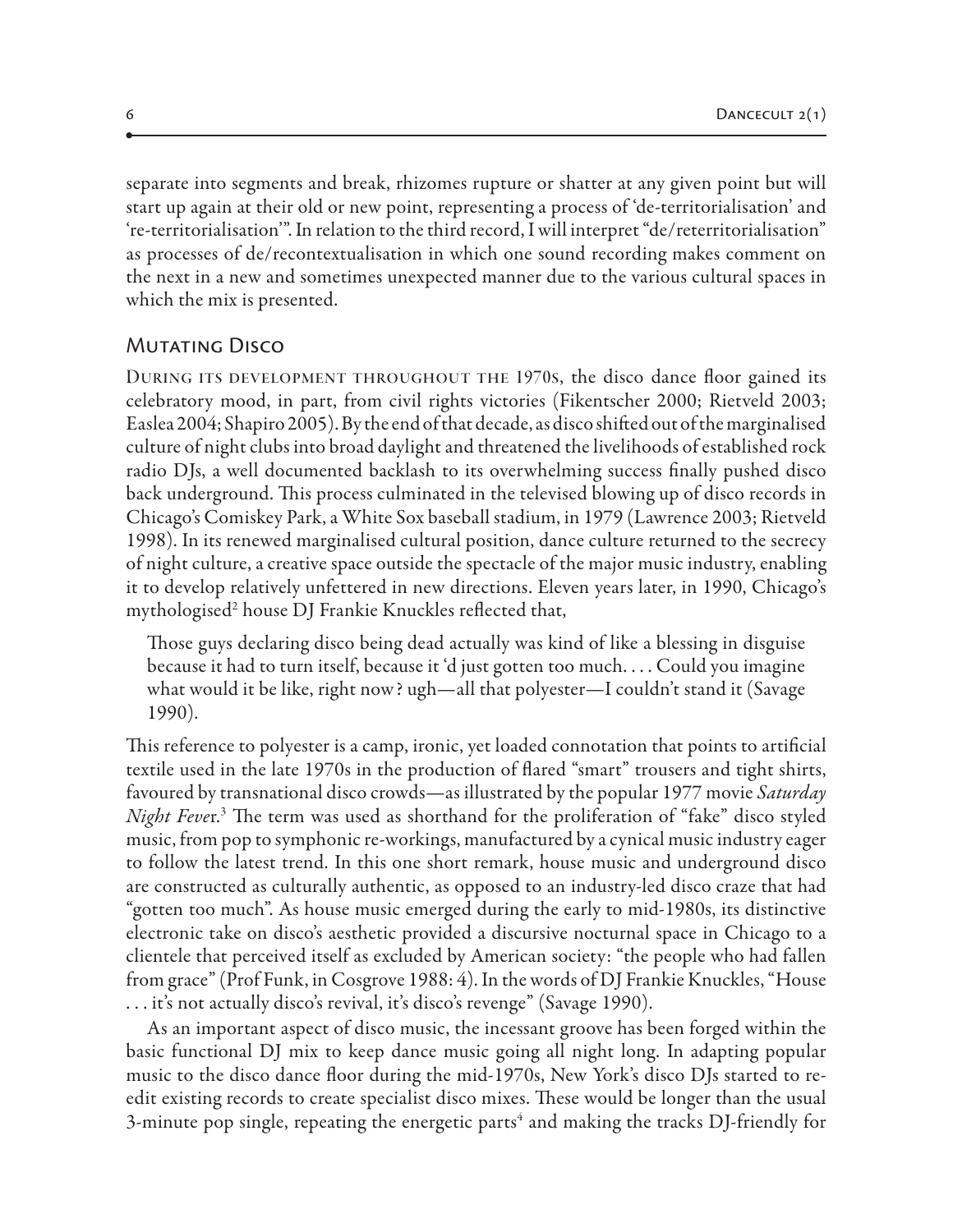layered beat mixing by emphasising the rhythm and minimising melodic harmonies at their intros and outros. Occasionally, such tracks would appear in official public release on 12 inch vinyl, the disco single; by the end of 1975, New York based disco chronicler Alletti wrote in *Record World* that, "You're Just the Right Size: the 12-inch disc 'for disco DJs only' has been established during the past year . . . on the one hand, mere promo gimmicks . . . on the other, something of an artform in themselves" (Alletti 2009: 144). Even lengthier disco re-edits and mixes existed exclusively on the DJ's reel-to-reel tape; DJ Frankie Knuckles brought this practice with him from New York to Chicago in 1977, when he took up a DJ residency there at The Warehouse, a dance club that mainly catered for young black and Latino homosexuals (Rietveld 1998). A well-known example is Knuckles' relatively raw ecstatic re-edit of First Choice's 1977 album version of "Let No Man Put Asunder", which became a Warehouse classic. This re-edit was finally released as part of a 12-inch vinyl remix dance EP in 1983 on Salsoul Records, after Knuckles had left this seminal Chicago club space to establish the Power Plant.

Although Lil' Louis, and Ron Hardy even before that, had also made waves as local DJs around that period (Kempster 1996) Knuckles' music programming and DJ technique proved to be inspirational to a new generation of music makers. So much so, that enthusiastic heterosexual dance music fans also started to frequent this club. To cater for a growing clientele of aspiring DJs, local import record shop, Importe Etc, set up a new section for music played at The Warehouse: underground soulful and electronic dance music as well as European electronic dance, including Italo disco and, in the words of Scott 'Smokin' Silz "a lot of the stuff coming out of Germany and the UK" (Bidder 2001: 19); they named it "house music" (Hindmarch 2001).

House music eventually developed into a clearly distinguishable genre during the 1980s within the, mostly African American (and Latino) dance scene in Chicago. DJs produced electronic tracks and special mixes as components of their dance sets, basing their main mix techniques on those developed by their New York disco antecedents. Importantly, within the DJ mix, marginalised components of popular music (its breaks, riffs, intros, outros, bass lines, sexually explicit and ecstatic yelps, tranced out repetition) were and still are foregrounded in the resultant (re)constructions. A continuously shifting genealogy is thereby created from recorded music archives (components of musical memory) at the very moment of a dance event in the DJ mix. In this way, house music is forever in a state of becoming. From around 1985–86, house music's electronic DiY aesthetic spilled to West Europe and beyond, to develop into a generic cosmopolitan dance formula across global club and party dance floors, picking up influences and mutating in the process.

Because of its fluid creative practice of mutation, I will argue that the musical aesthetic of house music functions as a nomadic, or wandering, institution, a fluid groove machine within which the musical memories of underground disco are inscribed and re-enacted, embedded and embodied. Like disco, the musical format of house music is characterised by an explicitly articulated 4/4 measure of between 120 to 140 BPM with a recognisable bass drum "foot" that kicks on each beat; a snare on the  $2<sup>nd</sup>$  and  $4<sup>th</sup>$  beat; and an open hi-hat in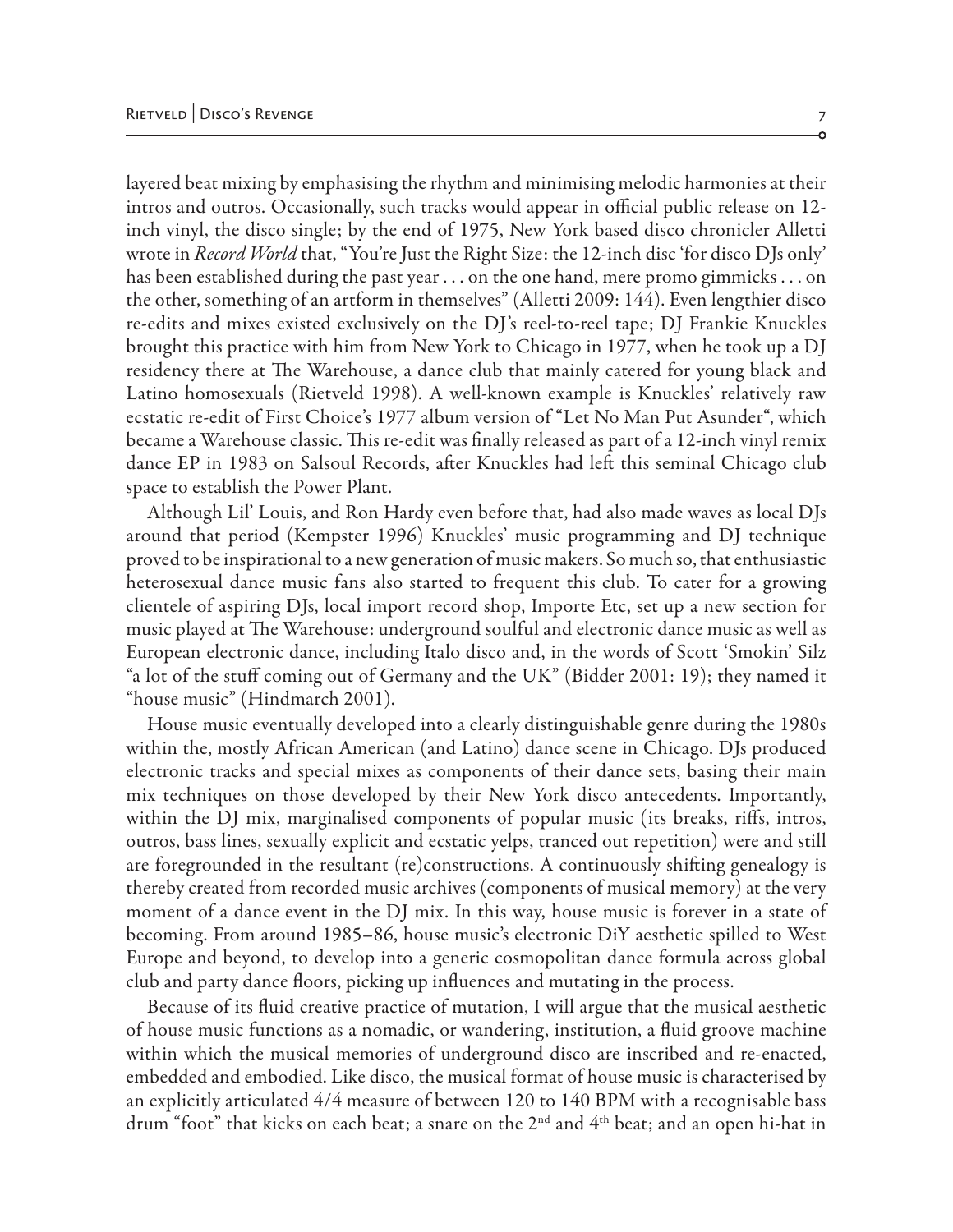even intervals between the bass drum and snare (as "AND" in: one AND two AND...),<sup>5</sup> that ranges in pace from marching through strutting to jogging. The combination of this repetitive machine beat with syncopated rhythms produces a funk impulse that frames an open sonic canvas of various cultural influences in a potentially inclusive, democratising, manner. At the same time, as the amplified bass-heavy beat unites dancers under one groove, "Dancing becomes a form of submission to this overmastering beat" (Hughes 1994: 149). Through the shared experience of surrender, the DJ produces a specific group subjectivity that, even temporarily, effaces everyday social stratifications on the darkened dance floor. $^6$ 

#### Nomadic Archival Institution

I wish to employ Deleuze's model of a dynamic autonomous institution as a conceptually playful entry point to gain further insight into house music's musical memory of disco. Back in 1967, within the context of French intellectual debate regarding power and desire, Deleuze suggested that, rather than a "system of rights and duties", an institution may be understood as a type of organisation that functions according to "a dynamic model of action, authority and power" (1989: 77) that is relatively independent of state authority. Here, Deleuze presents institutions as autonomous configurations and draws in this argument on the work of de Sade, a libertine philosopher of power, who argued that the French revolution could have been more successful if a multitude of institutions would have been set up instead of a new head of state supported by a national legal system. In the US, during the late 1960s, parallel (but not identical) sentiments regarding the state were put into practice in the psychedelic counterculture and the (sometimes psychedelic) funk scene. In their turn, such a range of counter-cultural practices fertilized the inception of disco when, for example, David Mancuso started throwing  $\mathrm{LSD}^\tau$  inspired dance parties in the late 1960s at his New York loft and, after a self-searching crisis, made this into a regular event in 1970, attracting a racially and sexually mixed crowd (Brewster and Broughton 2006; Buckland 2002; Lawrence 2003). According to Lawrence (2003: 86), "Mancuso's extended sets usually opened with a range of esoteric selections that slowly built into a fully charged session of African and Latino rhythms, driving R&B, and danceable rock".8 This heady mix of ideas, people and sounds became of seminal importance to the genealogy of both disco and house music; several young aspiring underground disco DJs who later shaped the sound of dance music (including young Frankie Knuckles), regularly attended The Loft (Lawrence 2003). Disco chronicler Shapiro (2005) additionally shows that (underground) disco was a celebration of important gains made in American civil rights: black power, gay liberation and the women's movement; yet, the claim for civil rights in itself actually confirms a wish to be recognised by state authority. Ultimately, though, disco parties took on a rhythm and life of their own, leading in the late-1970s to the commercially successful phenomenon of disco and all that this DJ-driven club music and fashion style entailed.

In identifying characteristics shared by the 1970s New York underground disco and the 1980s Chicago house scenes, three aspects of the Deleuzian institutional model will be appropriated here: use of *spaces*; dance floor *dynamics*; and production practices (this will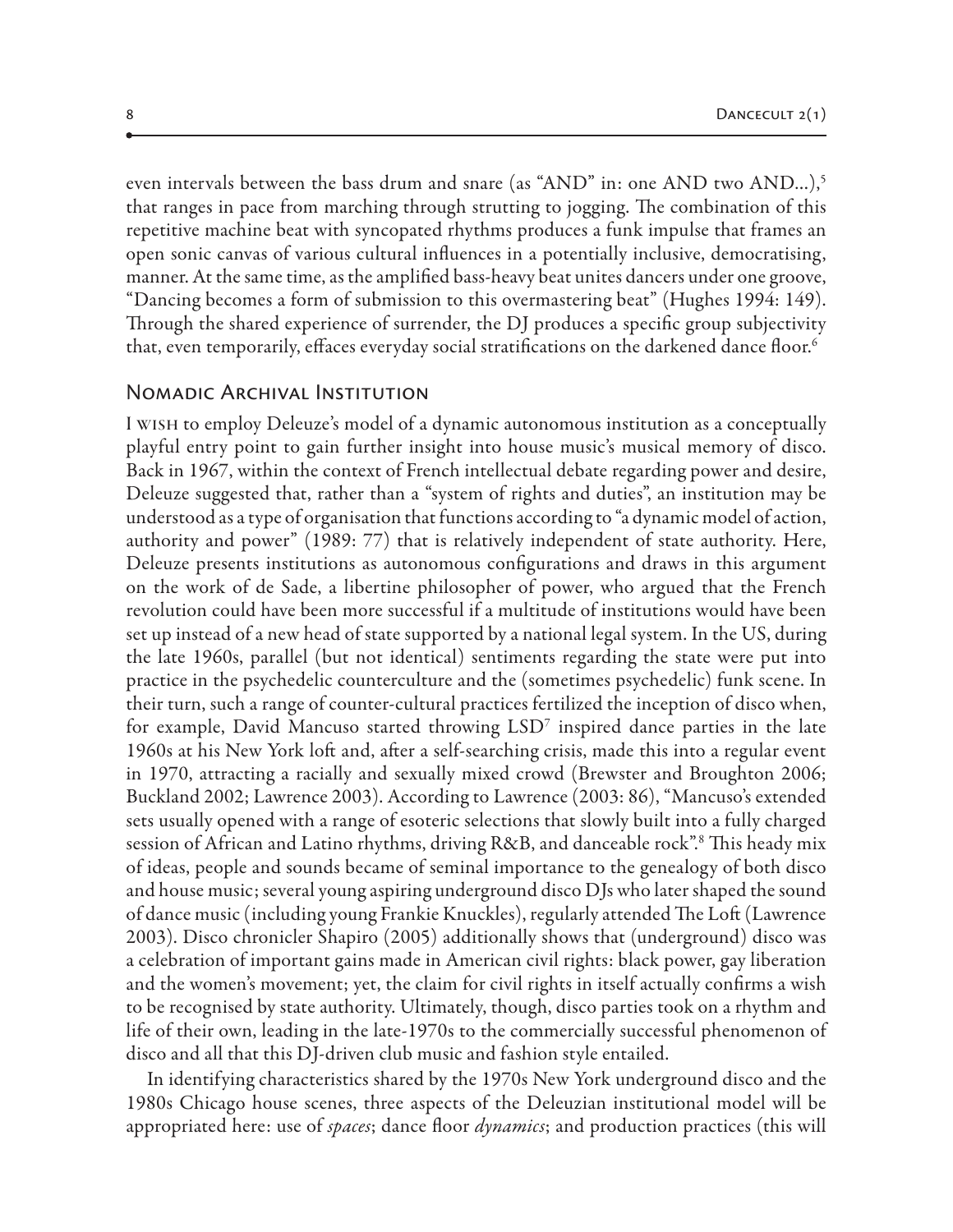be addressed at length). Firstly, marginalised (urban) spaces were adapted as dance venues in such a manner that they effectively enhance a sonic experience. At a basic level, discos are social spaces where people can dance to recorded music. When the word "disco" lost its value, it was replaced by "club" and "dance party"; as Hughes states, "As long as people go out to clubs and dance to recorded music . . . disco lives" (1994: 148). When disco and, subsequently, house music, emerged, deserted manufacturing spaces (the outcome of industrial decline) were regularly appropriated as dance venues.9 Within the semi-legal status of such temporary spaces, dancers could enjoy a tactical and paradoxical "ecstasy of disappearance" (Melechi 1993: 38).10 In some cases, such a temporary space would become a more regular club. The Warehouse in Chicago was one such example, which retained some of its autonomous status by not serving alcohol; the consequently relative lack of licence inspections enabled the dance club to cater for a mixed, yet mainly young, ethnically marginalised, sexually experimental crowd. For many dance spaces, the visual field that, in principle, could support a "mastering gaze",<sup>11</sup> was fragmented by smoke and psychedelic lighting. The dance floor at The Warehouse was a dark space into which people descended from the top floor, while for the Music Box, where Ron Hardy ruled between 1983–87, the space was painted punk-rock black while a strobe light created temporal disorientation. Simultaneously, the sound system would dictate the organisation of such a dance space, amplifying the DJ's mix, the continuous sound track to dance the night away. The Music Box offered a hi-fi quality system that, according to seminal techno producer Derrick May, was "real shitty"; it was also powerfully loud, as witnessed by house music anthem producer Marshall Jefferson, who energetically declares that, "it physically shook me!" (Bidder 2001: 22-23). By enhancing the sonic dominance in the dance space,<sup>12</sup> a dynamic immersive interaction on the dance floor is achieved that enables the dancer to let go of the everyday structures of reality; in this sense, such dance clubs offer a third space, an alternative world to work and home.<sup>13</sup> Inspiring many budding DJ-producers, within such spaces the transitional potential of the DJ mix can take music to new configurations.

Secondly, the interaction between dancers and DJ on the dance floor has a particular dynamic that is simultaneously authoritarian and democratic. As an entertainer in spaces that are purely dedicated to dancing, the DJ is enabled to take on the ritual role comparable to what Deleuze and Guattari describe as a nomadic "chief, who . . . is more like a leader or star than a man of power, and is always in danger of being disavowed, abandoned by his people"; he "has no other means of persuasion, no other rule than his sense of the group's desires" (1986: 11). The crowd bestows power to the DJ, who in turn seduces the crowd to keep on dancing.<sup>14</sup> The DJ is a musical authority in this relationship; however, the sound track, selected from available records on the night, importantly comes into existence in dialogue with the dancers. Although the DJ often employs a disciplinary continuous beat, the dance floor can be a brutal place for DJs as dancers spontaneously vote with their feet. Effective house music DJs will be one step ahead of the crowd's desires, ensuring the musical mix is just right for a particular moment in time. In this manner, the crowd and the DJ dynamically interact in the configuration of a set.<sup>15</sup> Instead of couple dancing,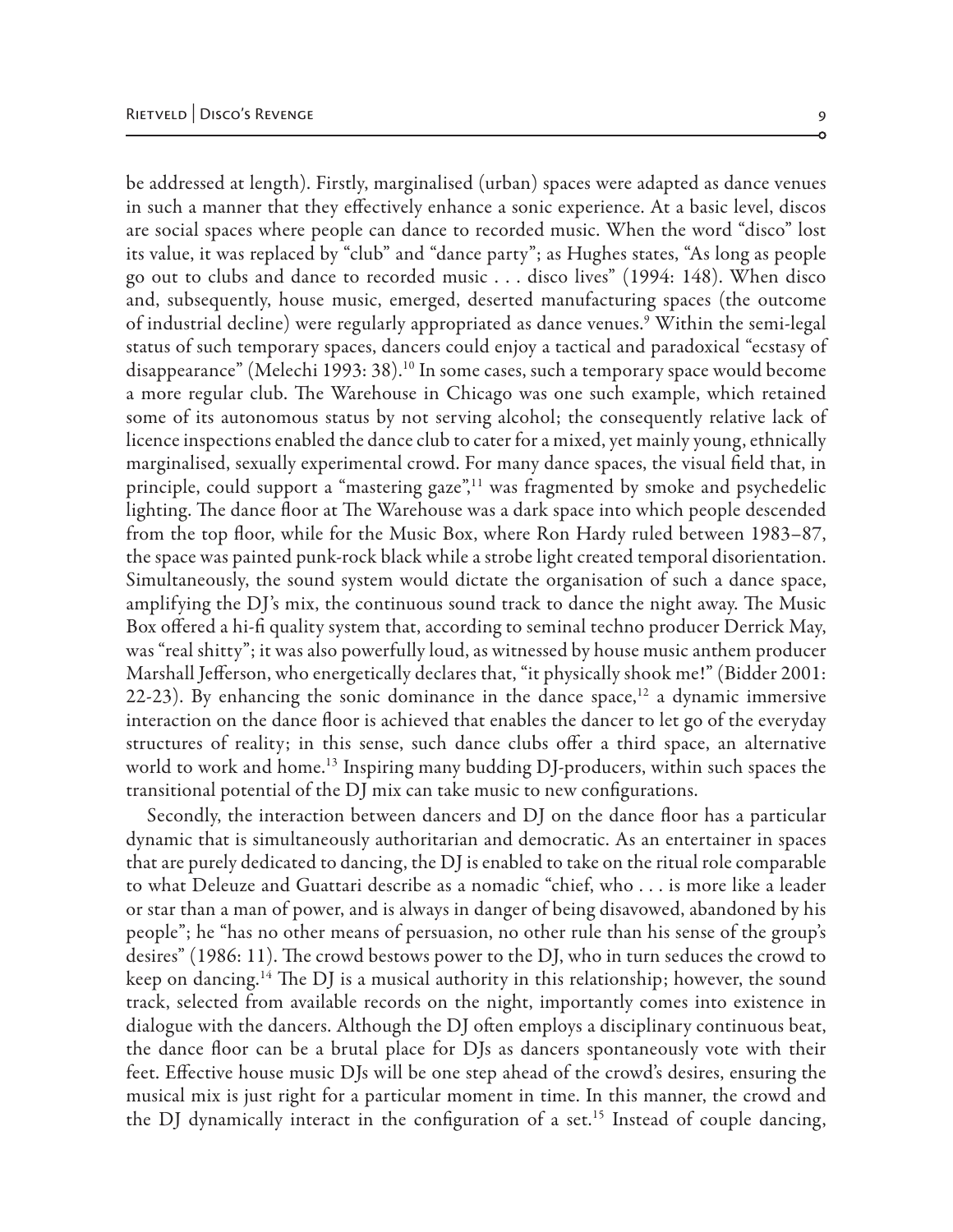each participant dances both individually and collectively, sharing a libidinal relationship with the music within an ever-changing configuration of fellow dancers. Immersed in the music, dancers feel free to act out their embodied musical interpretations. In some cases, the DJ may also be compared to a shaman, taking the dancers on a journey in which they let themselves go with the musical flow.16 Dancing all night in a transitional space, physically and symbolically, long past the point of exhaustion, can at times make the dancer feel as though spiritually reconstructed, reborn. The social organisation of both underground disco and a house music dance event may hereby be regarded as embodied examples of Deleuze's notion of the libertine institution, that "dynamic model of action, authority and power" (1989: 77), in which embodied memories are (re)produced.

Finally, the Deleuzian institutional model may be applied to production practices of house music. This is at the core of my argument and will therefore be discussed at some length, culminating in a microanalysis of a DJ set and one of its tracks. The loose networks of producers and distributors that delineate house as a genre operate within a dynamic "grey economy": some aspects legal and some others showing degrees of illegality or civil disobedience. Versions, re-edits, remixes, DJ mixes, digital samples and bootlegs are essential DJ technologies, components of assemblages which diminish distinctions between collector and producer, between curator and author. As producers and small labels ignored and subverted copyright issues during the early years of house, the memory of disco was partly invigorated outside of a legal framework.<sup>17</sup> Economic necessity is one reason; legal procedures in copyright clearance may be beyond the financial reach of underground dance DJs, while the Chicago label owners at times toyed with royalty assignments to their own benefit. Within various electronic dance music scenes, one also finds an understanding of music as a common good, a shared form of communication, in which musical outputs structurally and affectively make comment on each other. The very existence of the DJ practice is based on pre-existing recordings that people learn to love and cherish. Suiting evocative feelings and affect within specific party dynamics, the DJ's mix routines can lead to original production work, remixes or new work with recognisable digital samples and bass-lines. Although special DJ mixes and re-edits were part of disco practices since the mid-1970s, in Chicago, a combination of fierce DJ competition and accessible equipment led to the exponential production of unique mixes and re-edits, to enhance the authenticity, and thereby the authority, of DJ sets. The easiest way to accomplish a signature sound was by using a drum machine during a DJ set to support and enhance the rhythm of dance recordings. This became an especially attractive option when Japanese company Roland made such equipment relatively affordable during the early 1980s. A technical parallel occurred amongst hip hop DJs in New York, enabling the development of electro, electronic hip hop. In Chicago, the embrace of "the one", the driving 4/4 funk rhythm that had underpinned disco, combined with the (Roland) drum machine, eventually led in the mid-1980s to the production of instrumental tracks that would be user-friendly for beat and layered mixing. Groove-heavy and minimal in terms of drum programming, bass lines and a few encouraging sampled vocal phrases, such tracks would be played simultaneously with, or alternated by, existing (vocal) dance recordings.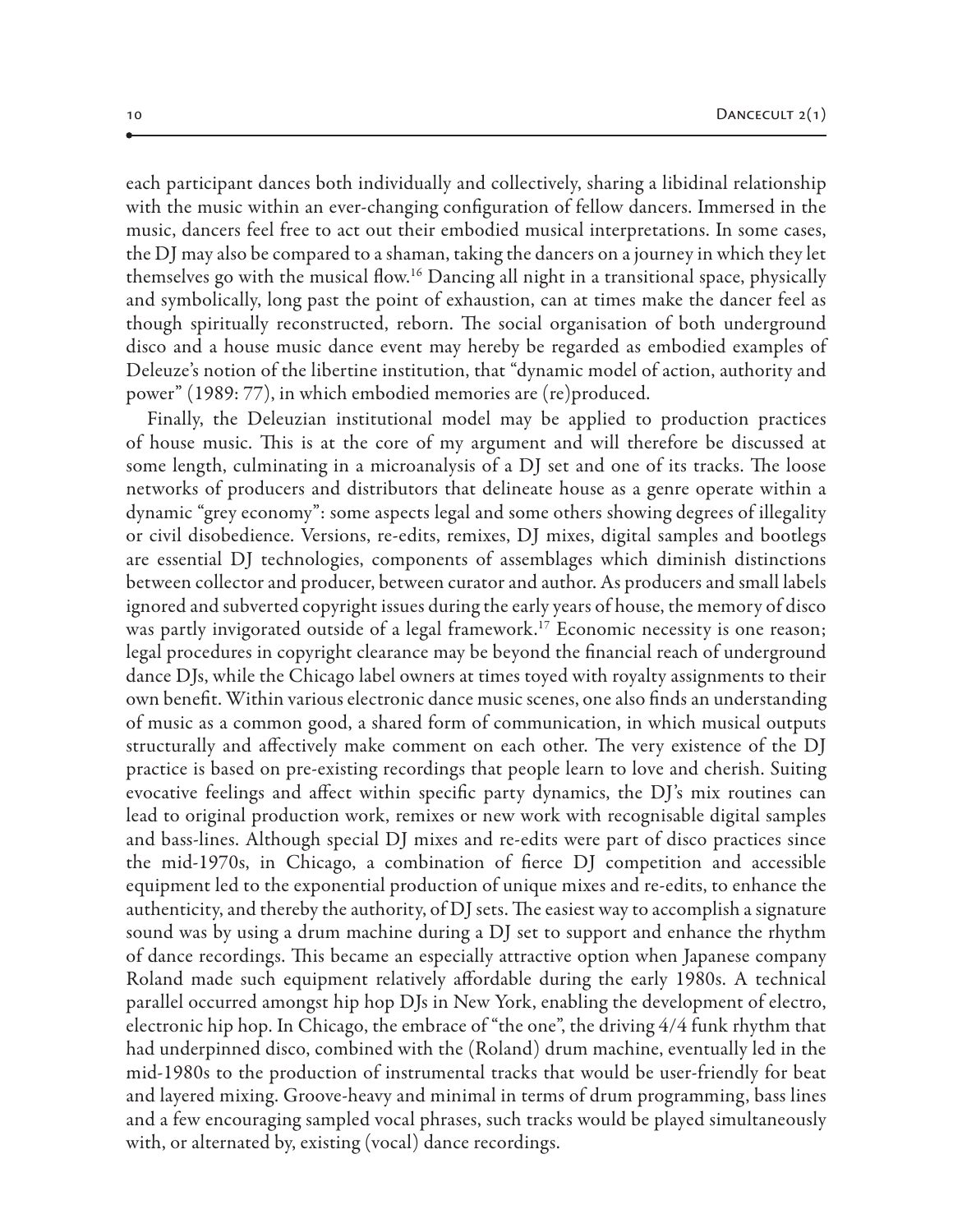Initially, dance tracks would include reconstructed disco elements that were recognisable to the crowd. "On & On", created by Jesse Saunders in 1983, was a very early example of such a DiY disco reconstruction; according to Garratt it was a simplified analogue electronic version of a "B-side of a bootleg megamix" of "Lipps Inc's 'Funky Town' and Donna Summer's 'Bad Girls' that his crowd would clap along to" (1998: 44). When this recording, which was far from a slick studio production, became a local dance hit with radio rotation, fellow DJs felt encouraged to also try out music production; both sparse rhythm and bass tracks (locally indicated as "jungle") and electro tracks were the initial result. From around 1987, when digital sampling became affordable, disco and self-referential house fragments were increasingly used; outside of the underground dance scene such samples could sound ghostly in their dislocated state. This practice was further adapted as part of a lucrative cross-Atlantic musical dialogue. For example, disco single "Le Freak" by Chic was remixed in 1987 by Phil Harding for UK-based pop production company PWL as house track "Jack Le Freak"; the vocals and some of the original instrumentals were combined with an additional Roland TR-808 drum box and recognisable components were "borrowed" from Chicago house hits, in particular the bass line from Adonis "No Way Back" which was released in 1986 by Chicago-based label Trax Records. In other instances, disco elements have been used more as pastiche than for their immediately recognisable and, perhaps nostalgic, content. A well-documented example is the 1989 UK dance hit "Ride On Time" by Italian male production outfit Black Box, in which samples of Loleatta Holloway's 1980 black American vocalisation of *Love Sensation*, were lifted from an a cappella bootleg. In their deterritorialised state, the vocal samples were repositioned as an anonymous signifier of diva femininity (Bradby 1993), and thereby superficially communicated a marketable aura (in its Italian version) of black American house music "authenticity". In its various electronic disco abstractions and distilled electronic funk structures, house music thus seems to function as a veritable metamorphosing musical memory machine, an assemblage that exists within the nomadic practice of the DJ-archivist.

#### The Third Record as Eccentric Practice

FURTHER insight into the production of house's musical memory may be gained through the mobilisation of Deleuze and Guattari's notion of a temporary, deterritorialised, nomadic "war machine" (1986). This concept can be understood as a marginalised formation, a third space, that exists outside of the *dialectics* of the "State apparatus": "located . . . between two articulations . . . (but) 'between' the two, in that instant, even ephemeral, if only a flash, it proclaims its own irreducibility" (Deleuze and Guattari 1986: 7). Deleuze and Guattari draw here from several examples of socio-political configurations, such as religious or multinational organisations, which (comparable to Deleuze's earlier model of the institution) operate across borders and cannot be reduced to any single state. At one extreme, such organisation could exist for the sole purpose of pure war, of undisciplined destruction; on the other extreme, the war machine may be regarded as a creative movement. In this (perhaps romantic) model of the war machine, Deleuze and Guattari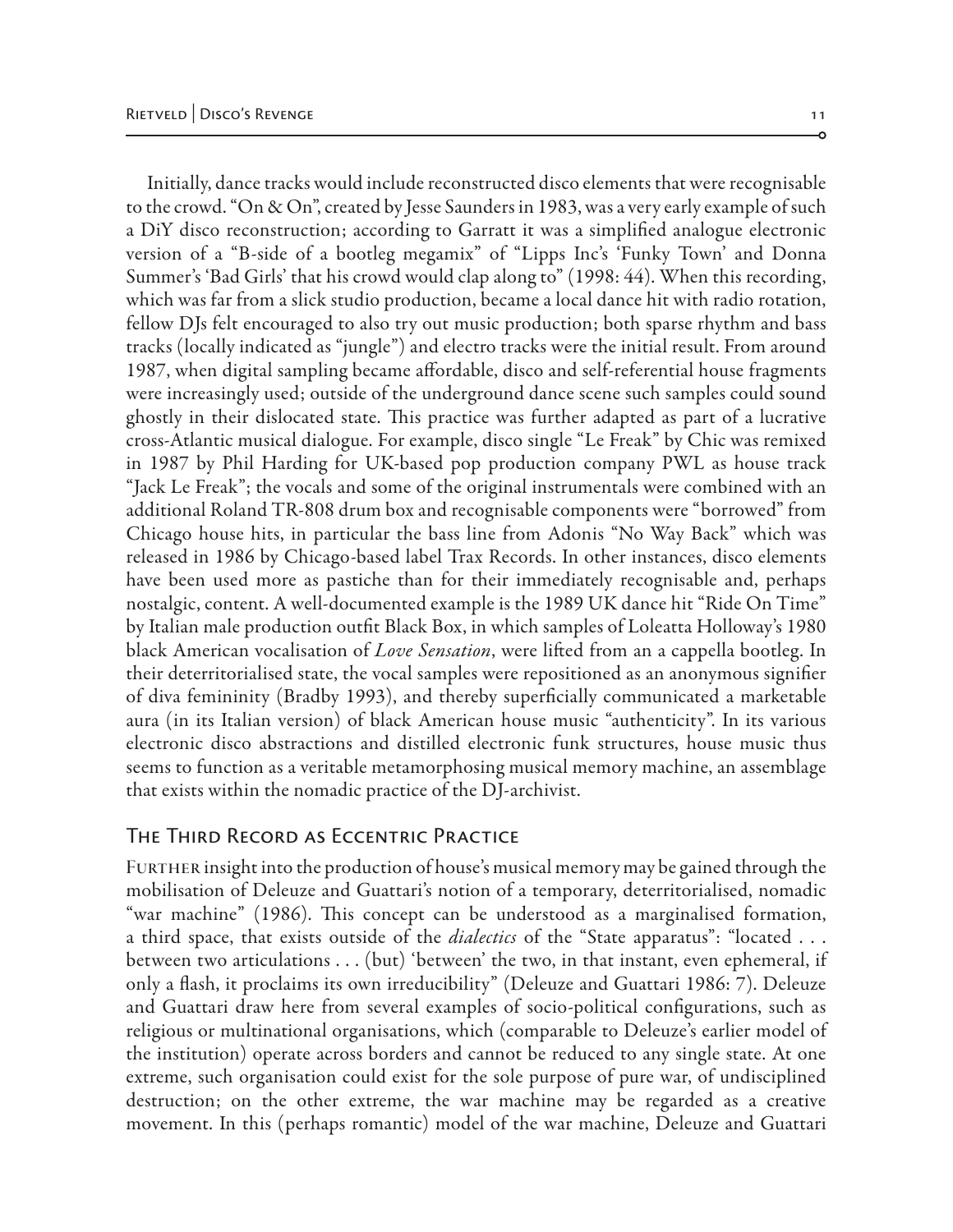relate exteriority (outsider status) to the notion of *eccentric science*, which is typified by the following three main characteristics: reality is regarded as a fluid mode of becoming, rather than a solid and stable entity; developments occur in a spiral flow, rather than in a linear fashion; and "figures are considered only from the point of view of the *affections* that befall them", proceeding "from a problem to the accidents that condition and resolve it" (Deleuze and Guattari 1986: 19, authors' italics). House music may hereby be eccentrically conceptualised as a nomadic war machine, both in terms of its discursive function as a music genre and through this article's analytical method.

It is within the very heart of the aesthetic practice of mixing records that a specific nomadic dynamic is generated, which has the potential to write and rewrite musical memory. An ephemeral moment of transition between one record and another is produced, a third record that can only exist within a DJ mix; "located . . . between two articulations  $\dots$  (but) 'between' the two, in that instant, even ephemeral, if only a flash, it proclaims its own irreducibility" (Deleuze and Guattari 1986: 7). In house music, the dominant beat usually remains, like clockwork, while musical components of the separate records enhance, intermingle and even destroy each other within the "slow mix", a layered form of beat mixing (Rietveld 1998).<sup>18</sup> From the selection of music that has been brought to an event, the DJ is required to know the records well enough to judge what to play next and how. Even if the DJ would play the same set and exactly the same mixes each time, every mix is different, even if slightly, as contextual parameters change: the available records, the mood of the crowd, the narrative moment in the set, the technical possibility to produce a viable mix. In brief, the third record comes into existence within the accidents and problematic of a specific moment in time. In the energetic nomadic interaction of such aesthetic practice, the irreducible third record generates a fluid *rhizomic* musical memory that is in a continuous process of becoming. From this third record, the transitional moment in the mix, new musical forms emerge—*counter-memories* that can be, at different times, nostalgic, cannibalistic, amnesic, yet are always embodied in the dancer and the DJ.

## Curated Soundscapes

TO ILLUSTRATE the curatorial and archivist role of the DJ-producer in this configuration, the discussion will now focus on a close reading of a 2007 set at De Unie<sup>19</sup> in Rotterdam, the Netherlands, by Chicago house veteran Larry Heard (aka Mr Fingers and Fingers Inc),20 which I attended on Saturday 7 April. This DJ-set offered a trip down Memory Lane, mostly recognisable tracks, a canonical mixture of deep house, Detroit techno and underground classics, punctuated by recent releases.<sup>21</sup> The newer tracks were contextualised by their musical predecessors and the older tracks were recontextualised in a contemporary framework. For example, those present heard the powerful 2006 track "Mary Mary" by Grand High Priest (vs. Aretha Franklin), followed by "House Nation", a driving Chicago house track from 1986 by Housemaster Boyz' and the Rude Boy of House.<sup>22</sup> On occasion, in the middle of minimalist funk-driven electronic house tracks, vocal samples yelped ecstatically, sounding like brief memory traces of soulful disco from a distant past.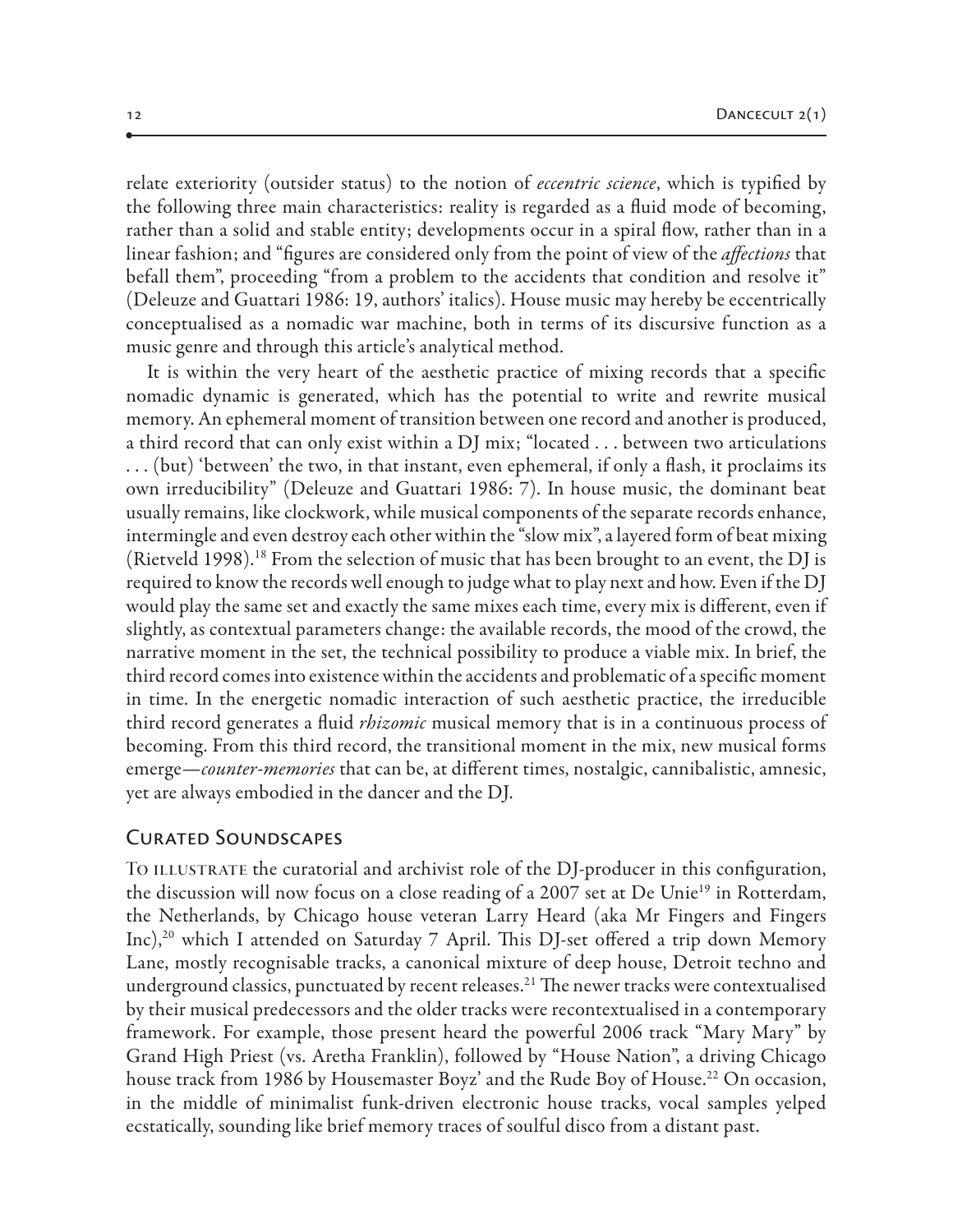Through the programming (sequencing selected tracks into a narrative order) Heard communicated his position towards the history of house music within the context of what he expected, or presumed, from a Rotterdam crowd. Making connections to the mellow dance music he is known for, Larry Heard played a selection of early American techno tracks that sounded, in hindsight, like slick electronic interpretations of Chicago house music. For example, the 1987 Detroit techno classic "Strings of Life" under Derrick May's alias Rhythim is Rhythim, followed by techno-house track "Energy Flash" from 1990 by New Yorker Joey Beltram, and the early trance of "Plastic Dreams", produced in 1992 by Dutch DJ Robin Albers as Jaydee. Both of the latter tracks were first released by Antwerpbased techno label R&S, while Beltram's "Energy Flash" was also released by Detroit-based techno label Transmat, the same label as for "Strings of Life". The creation of this specific third record aimed to reach out to a younger generation in the middle of a post-war modern city that during the early 1990s gave birth to gabber house. This is a type of dystopian body music (Verhagen et al. 2000), rooted in a specifically European trajectory in electronic dance music.<sup>23</sup> Its accelerated "um-pah-um-pah" rhythm and abstracted techno textures in many ways seemed the cultural antithesis of Chicago deep house, which Larry Heard had helped to define. In particular, his instrumental track "Can You Feel It", recorded as Mr Fingers, was embellished in 1988 with samples from a 1981 live version of "Can You Feel It" by disco-favorites The Jacksons and, crucially, by Chuck Roberts' manifesto, vocalised in the style of a sermon, that presents house music as a utopian inclusive church. Here, Heard attempted to make a compromise towards techno, but his DJ *style* made it a classic Chicago house music set: nostalgic in one sense, yet persuading listeners and dancers within their current context to make fresh, nomadic, connections within the archival memory of contemporary electronic dance music.

Grand High Priest's "Mary Mary (Original Mix)" is a contemporary track that stood out in Heard's programing in terms of its house sensibilities of electronic deconstruction that, like underground disco, is at once deeply spiritual and suggestively libidinous.<sup>24</sup> Typical of Chicago house, the structure of this version is minimalist; it mainly consists of sequenced bass, drum programming and vocal samples. Compressing the unfettered gospel vocalisation of "Mary, Don't You Weep"*,* Aretha Franklin's intense (spiritual) elation is highlighted. Traces of the original recording context can be heard, as handclaps by a choir and crowd fade in washes of audio delay at the end of each repeated sample. The effect is slightly messy, woozy like being high on poppers.<sup>25</sup> The dislocated vocals seem stripped of most of their embodied "grain" (Barthes 1977); yet the emotion in the voice is so focused that it seems to overcome this compression, projecting a distilled version of exalted womanhood into virtual sonic space.<sup>26</sup> The added electronic programming re-asserts a new "grain" within a "fierce"<sup>27</sup> masculinized framework: its marching snare drum progresses like an American Civil War army from a Hollywood movie; aggressive synthesized high-mid frequency sample stabs invade the musical space in the rhythm of an engaged computer game player; and a synthesized bass-line with an analogue texture, seems at once Chicago "old school", yet new in its low frequency range. In brief, overflowing with an excess of overcoming and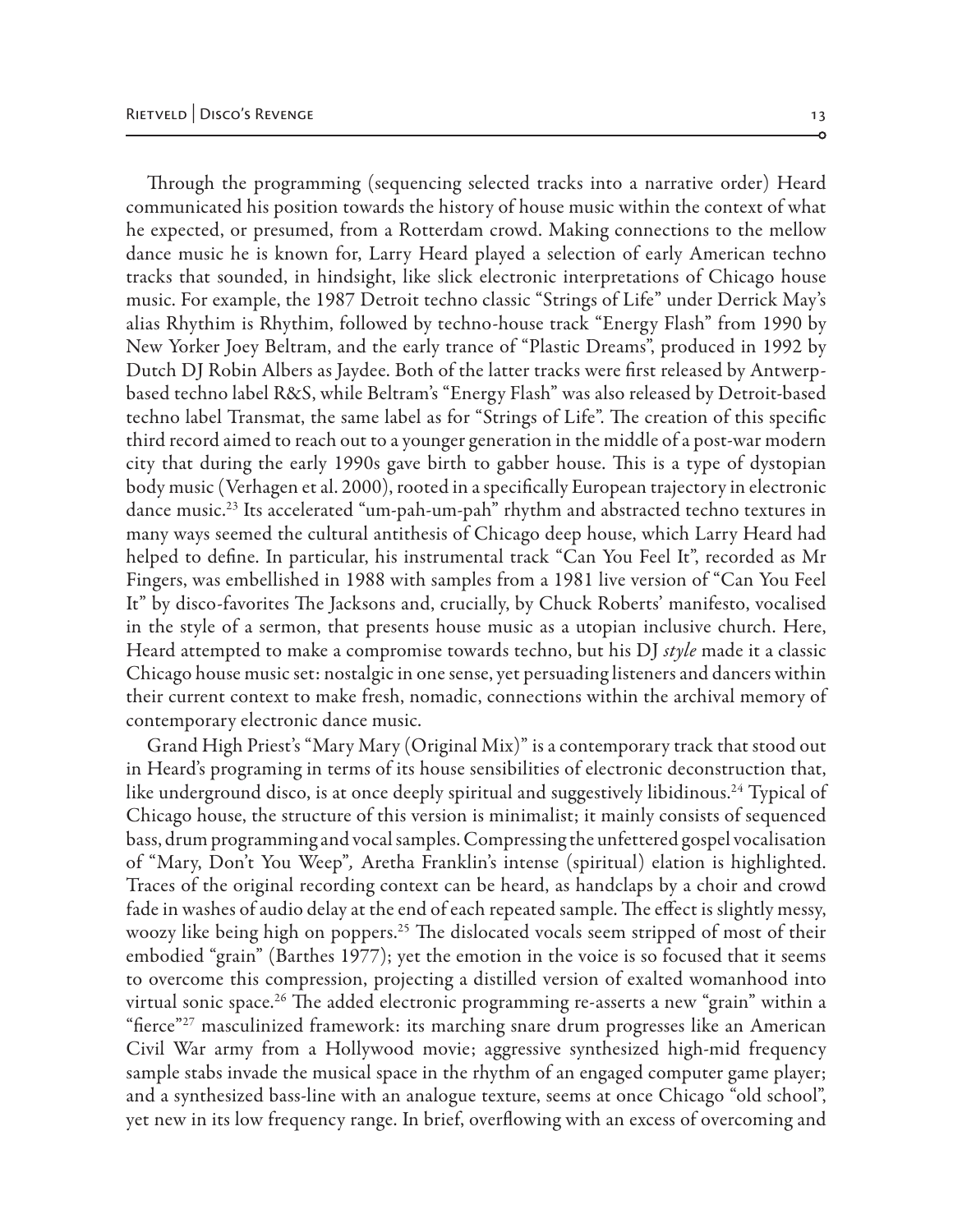empowerment, this track touches one's core psychologically and physically due to the unholy combination of engaged vocal performance, propelling snare, brutal stabs and penetrating all-embracing sub bass. As an assemblage it seems a hyper-real version of Chicago house, as described by journalist Cosgrove almost two decades earlier in his introductory sleeve notes of an boxed 12-LP collector's set: "The decadent beat of Chicago House, a relentless sound designed to take dancers to a new high, is schizophrenic music, it has its origins in the gospel shriek and its future in spaced out stimulation" (1988: 4).

During Heard's Rotterdam set, my personal experience of intertextuality was deepened by the knowledge that Joe Claussell, a well-known New York DJ-producer who claims to keep the spirit of underground disco alive, has produced a DJ-exclusive remix of this track in 2006, "Mary St. Mary (Sacred Rhythm Mix)". I heard Claussell "work" this version during a DJ set in London in 2006, creating a third record from a long version in which he filtered the frequencies with the EQ of his DJ mixer to accentuate an additional Hammond organ improvisation. Because its sonic texture refers to gospel church services and its unbridled performance, the roving unruly Hammond phrases emphasized the spirituality of the gospel samples. The phrases simultaneously seemed to ignore both the rationalised measures and the harmonic scale of the original track, rebelliously battling against its structure like a war machine. At once sacred and profane, when amplified and reworked on the darkened dance floor, this version induces a deep sense of release in the dancer who submits, body and soul. Nevertheless, without the additional organ, the "Original Mix", as played by Larry Heard in his Rotterdam set, is a strong reminder of the Chicago house tracks from the mid-1980s.

At the time of attending Heard's set, I only owned the "Sacred Rhythm" remix as a singlesided cut on a white label 12-inch vinyl dance single, enigmatic, without further artist or recording information, which adds to its seductive mystique. It could easily have remained an anonymous track in my collection—as so many house tracks are, outside of their original scene of production, especially in the 1980s before the World Wide Web. Further online research, however, reveals that Grand High Priest is the alias of Craig Loftis, an (at the time) 43-year old African American DJ and interior designer of clubs and restaurants, who was bestowed his DJ-producer title by the Nu Bang Clan, a collective of US deep house DJs. Embedded within the first generation of the Chicago house music scene, it effectively took Loftis 27 years to gain his first club hit, proving his faith in house music. On MySpace, an expanding web-based social network that hosts a significant proportion of the US underground dance scene, he states on his page that:

After redesigning the sound system for his club the PowerPlant 1015 he became Frankie's personal sound engineer and opening DJ for the next 4 years. . . . Craig and Frankie worked on the development of Frankie's production company PowerPlant LTD. Along with various remixes of existing songs, Craig and Frankie concentrated on producing a Chicago artist named Jamie Principle. When Frankie decided to leave Chicago in 1988, Craig was offered the position as chief engineer in charge of production for DJ International Records where he remained for the next eight years (Loftis 2007).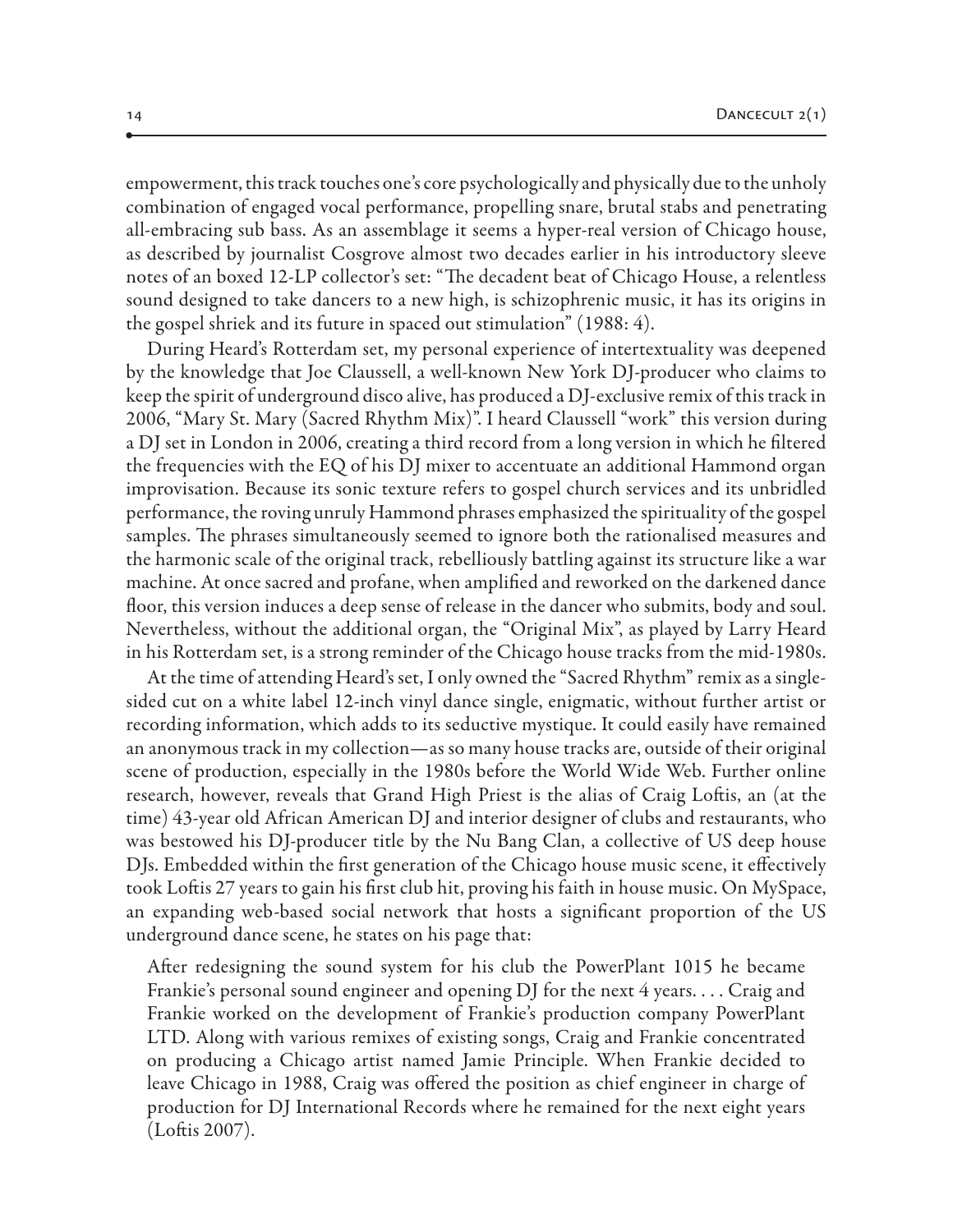The Power Plant was Frankie Knuckles' follow-up club, after he left The Warehouse, which became the Music Box with DJ Ron Hardy. Jamie Principle's atmospheric electro pop recordings had been available on cassette tape for some time before Frankie Knuckles finally decided to produce his classic track "Waiting on my Angel" for release in 1985. It is therefore no surprise that despite the appearance of "Mary Mary" in 2006, it slotted so well within Heard's musical history lesson. It affectively communicated the producer's— Loftis'—specific musical journey.

Around the time of the production of "Mary Mary", Loftis worked as a DJ in Chicago where, in the early  $21^{st}$  century, he felt challenged in weaning his black gay crowd off hip hop and back into house music. In 2006, he explained during an interview with *5 Magazine* that "Mary Mary" was carefully constructed from sounds and structures that, he observed, would move his crowd, thereby illustrating how the nomadic practice of the DJ can function as a transitional laboratory to create new directions (*5 Magazine* 2006). For example, the excessive (camp) snare programming in "Mary Mary" seems to invoke a workout on muscle buffing steroids. Bodybuilding is arguably an important aspect of cosmopolitan homosexual nightclub culture, where the male body is on display for sexual pleasure, both in terms of body shape and physical endurance. In an ethnography of a New York gay house club during the late 1990s, Amico observes that, "By impelling the participants to physical action—dancing which can go on for hours—the beat also engenders a performance of the construction of masculinity through a physical response" (Amico 2001: 362). Simultaneously, the insistent use of the snare functions as a vague (literally, in a nomadic vagabond sense) musical memory of the early  $20<sup>th</sup>$  century, when in New Orleans marching bands provided the ragtime musicians who, eventually, inspired the driving strut of funk and disco (Shapiro 2005). In this manner, house music rhizomically remembers both gay culture and its African American heritage. The vocal samples of "Mary Mary" are steeped in African American religious culture, lifted from "Mary, Don't You Weep" an album track from Aretha Franklin's 1972 live gospel recording at New Temple Missionary Baptist Church, Los Angeles, which was re-released on CD in 1999. Franklin has earned the title of Lady Soul for her secular work in the 1960s, her vocal style influencing disco divas throughout the 1970s and 1980s. Fikentscher (2000) has also drawn connections between a black music continuum an underground disco in 1970s and 1980s New York; one of his respondents, David Lozada, remembers that in Paradise Garage (an ethnically mixed gay dance club in New York with a parallel history to Chicago's The Warehouse), "On Sunday mornings at around 7:00 A.M., Larry would stop all the dancing by putting on Aretha Franklin singing 'Mary Don't You Weep'. We knew he was giving church" (2000: 105). In this way, "Mary Mary" spirals through cultural time in a (digitized) musical memory loop.

The musical journey of "Mary Mary" has taken it beyond Chicago's house scene, making it an excellent DJ tool for Heard to communicate a nostalgic set to his Rotterdam crowd in 2007. According to *5 Magazine* (2006) it first appeared in the gay clubs on pre-release, similar to disco promotions in New York in the 1970s, until it developed over several years into an unstoppable US underground dance hit. Its official release in Spring 2006 coincided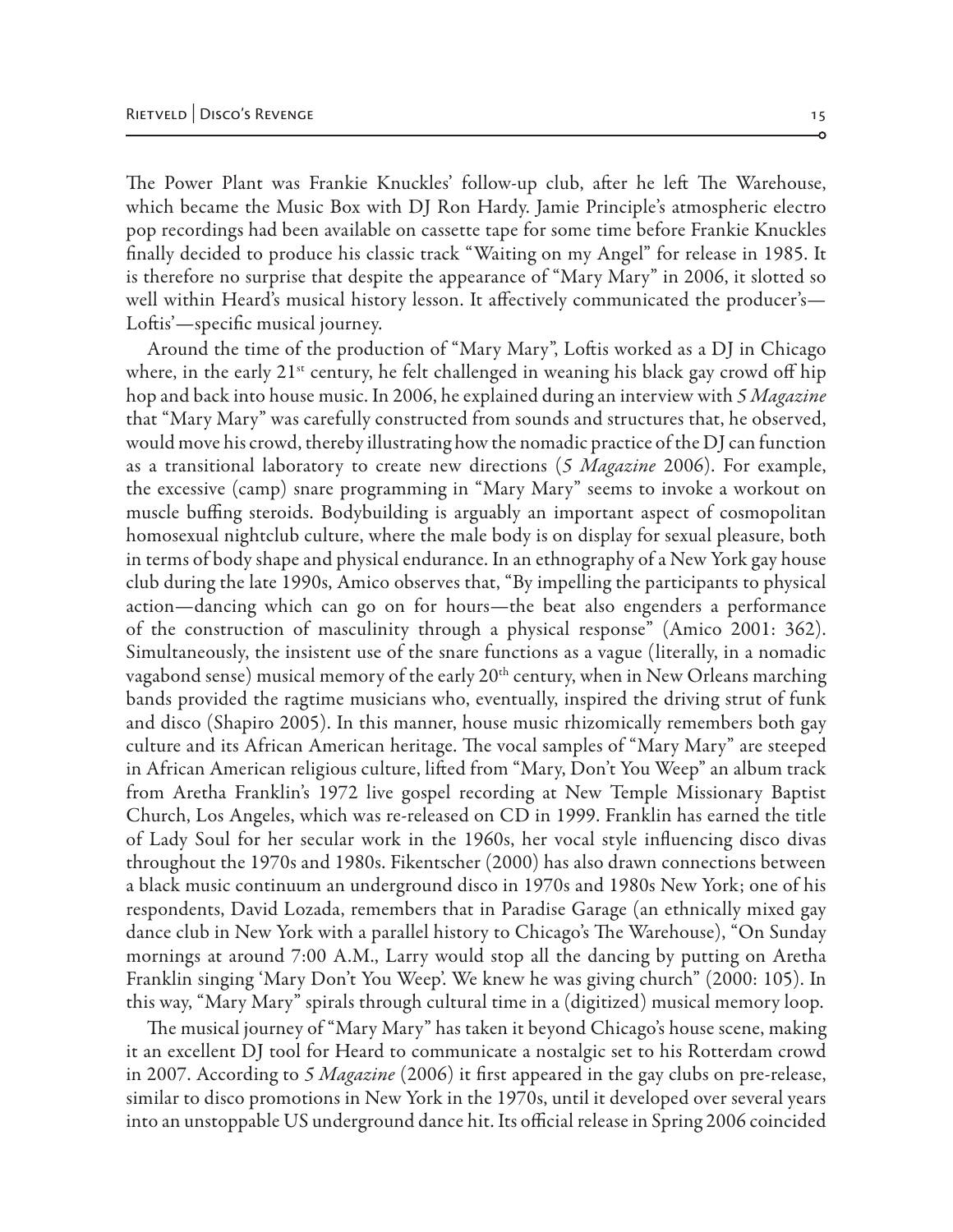with the 21<sup>st</sup> Winter Music Conference in Miami (WMC), the yearly international showcase event for dance club music, which operates as a major network hub in the dissemination of house music's archival output. Without its intimate frames of reference in Rotterdam, this track nevertheless retained its affective textures due to context provided by Heard's programming. In the hands of the next DJ, it would be re-contextualised, generating different new meanings—for example, six months later I heard an instrumental version in the same Rotterdam space, this time played by a London DJ, IG Culture, to a jazz dance crowd: functioning as a filler, without the vocal samples, it sounded less profound than when it had been played in Claussell's or Heard's set. Meanwhile, three Chicago remixes have been released that feature vocals by Chicago's house diva Dajea, which traces the erased sampled snippets of Franklin's ecstatic Baptist consolation. Yet, although Dajea's voice is forceful and not as strongly compressed as the initially sampled vocals, it seems a vacuum imitation that has lost its initial depth of spiritual feeling and authenticating ambience. Such pastiche is perhaps more appropriate for broader youth markets where, arguably, house music cannot "be described as a cathartic outburst from socially frustrated sections of society" (Langlois 1992: 237) and where the notion of "underground" may be more a matter of marketing strategy than of a social reality (Thornton 1995).

#### **MONUMENTS**

SINCE ITS FORMATION, attempts are made to anchor the nomadic dance machine of house music, to moor the party ship and to formalise its classic canon, as well as its proto-types. In 1989, the Chicago house sound was defined outside of its local scene by, for example, a comprehensive 12-LP box set together with illustrated sleeve notes, which leaks around the edges of genre definition by usefully including early Warehouse disco classics, Chicago's jack tracks, work from local label competitors Trax Records and DJ International, as well as other independent labels, and examples from New York electro and Detroit techno. By 1994, Classic House was redistilled as mostly vocal club dance on *Definitive House Mastercuts volume 1* (MC). More recently, in 2002, a small Japanese book publication, *House Legend: The Core of Dance Music*, offered brief statements about key figures and an extensive list of collectable vinyl releases. Then, in 2005, on the  $21^{st}$  birthday of Trax Records, the Mayor of Chicago joined in with a double-edged sword of official recognition and cultural appropriation by declaring:

I, RICHARD M. DALEY, MAYOR OF THE CITY OF CHICAGO do hereby proclaim August 10, 2005, to be HOUSE UNITY DAY IN CHICAGO, and urge all Chicagoans to be aware of the events arranged for this time (*Remix* 2005).

Such defining practices of remembering could possibly stilt dance music's promiscuous creative musical and organisational principle. Nostalgia functions as a form of romance in which musical memory idealizes the past, excavating and anchoring perfect zero moments, whilst forgetting the incidents, the messy mistakes, the experiments, the accidents, that gave rise to the carnivalesque ecstatic moments of the nomadic third record. Within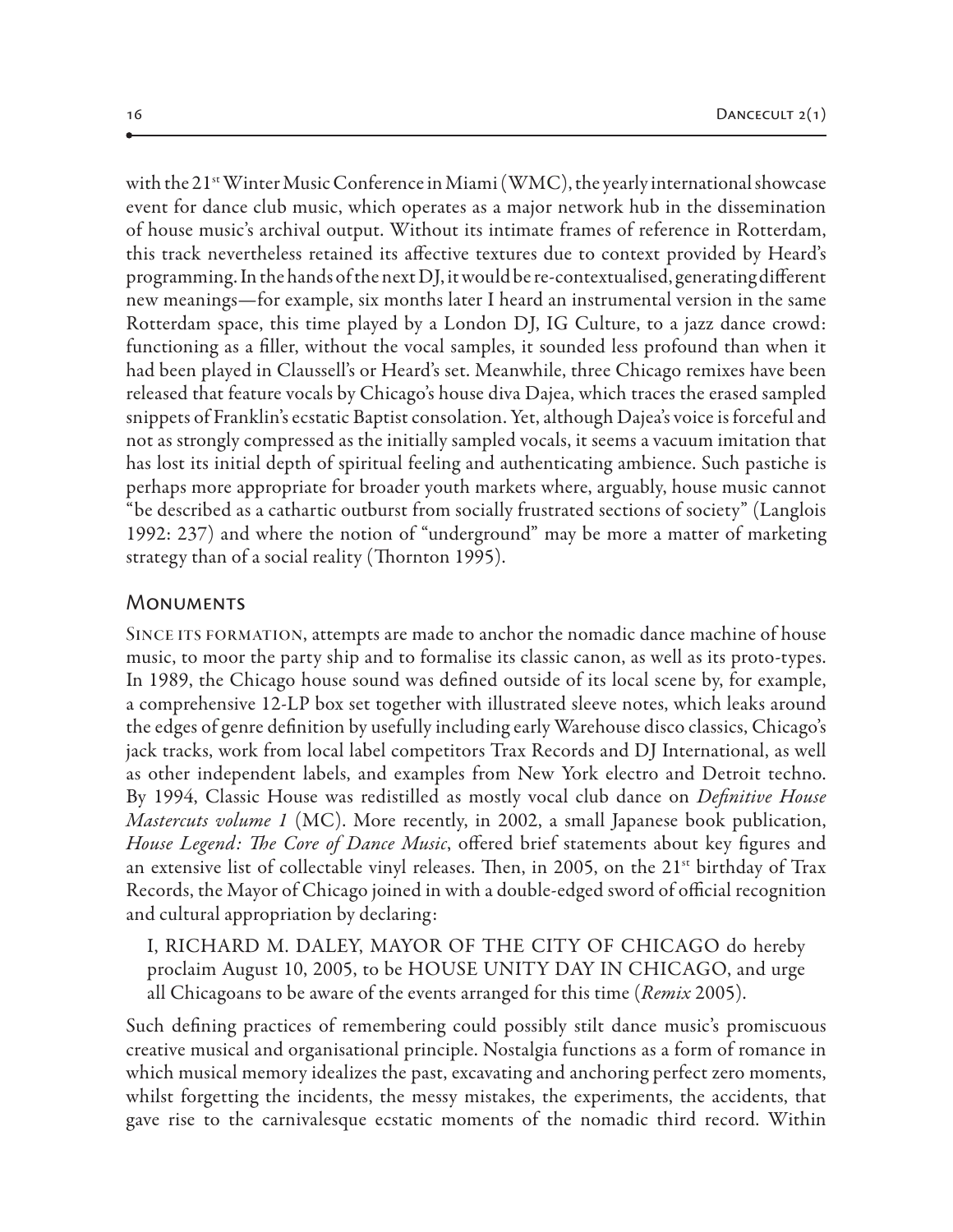exponentially multiplying communication media, from internet forums to collector boxsets, house music's complex and disjointed wanderings have been polished to a few shiny well-paved avenues of repetitive encyclopaedic knowledge that point persistently towards an intense crossroads that once catalysed an explosion of creative energy. Regardless of local debate and heated contestations by local DJ-producer talent, the dominant story of house music seems to set its moment of formation with Frankie Knuckles at The Warehouse, the weekly Chicago dance club that, between 1977 and 1983, catered for a predominantly black and Latino homosexual dancing crowd in the heart of mid-America. It is at this intense network node that New York's underground disco sensibilities and DJ techniques met with post-industrial Chicago, and with imported Italo disco and electro pop from elsewhere in Europe. Despite its unruly past, within the musical mythology of house music the memory of The Warehouse seems to have been tamed, its music digitally dissected and its locally contested reputation more or less solidified, as an anchored institution in dance cultural history. It is, therefore, important to note, that house music did not gain exportable currency through record releases until several years *after* The Warehouse closed down and that it took time for house music to crystallise into a distinguishable marketable genre,<sup>28</sup> bringing club music back out into the day light, though without the luggage of "polyester" disco connotations.

In summary, *traditional* history is usually told by winners and survivors. However, by having constructed the concept of house music as a nomadic archival institution, it is hoped that alternative memories and histories, *counter-memories*, may be heard. This article has argued that house music affectively functions as a dynamic and wandering institution. Like a religion, for example, it exists outside the State apparatus, and, as in the case of African American house music, spreads a message of both spiritual and earthly, libidinal, love. Although disco has been remembered at times through digital sampling practices, turning the past inside out like the reflections from a glittering disco mirror ball, these dislocated fragments are not always consciously recognised. More importantly, disco's emotions and affect (its passions, its struggles, its pleasures, its *jouissance*) are passed on in the memory machine of house music's rhythmical structures and DJ techniques. The nomadic third record is thereby an important *eccentric* curational practice, a fleeting crucial moment in the interaction between available recordings, the DJ's journey and the context of the crowd. This in turn results in new musical forms based on reinterpretations of recorded memory. Throughout the formation of house music, disco's rhizomes have been woven spirally through rhythmical time and dance cultural spaces whereby, "Chicago (house music) was the clearest example of disco being lovingly continued under another name" (Brewster and Broughton 2006: 337).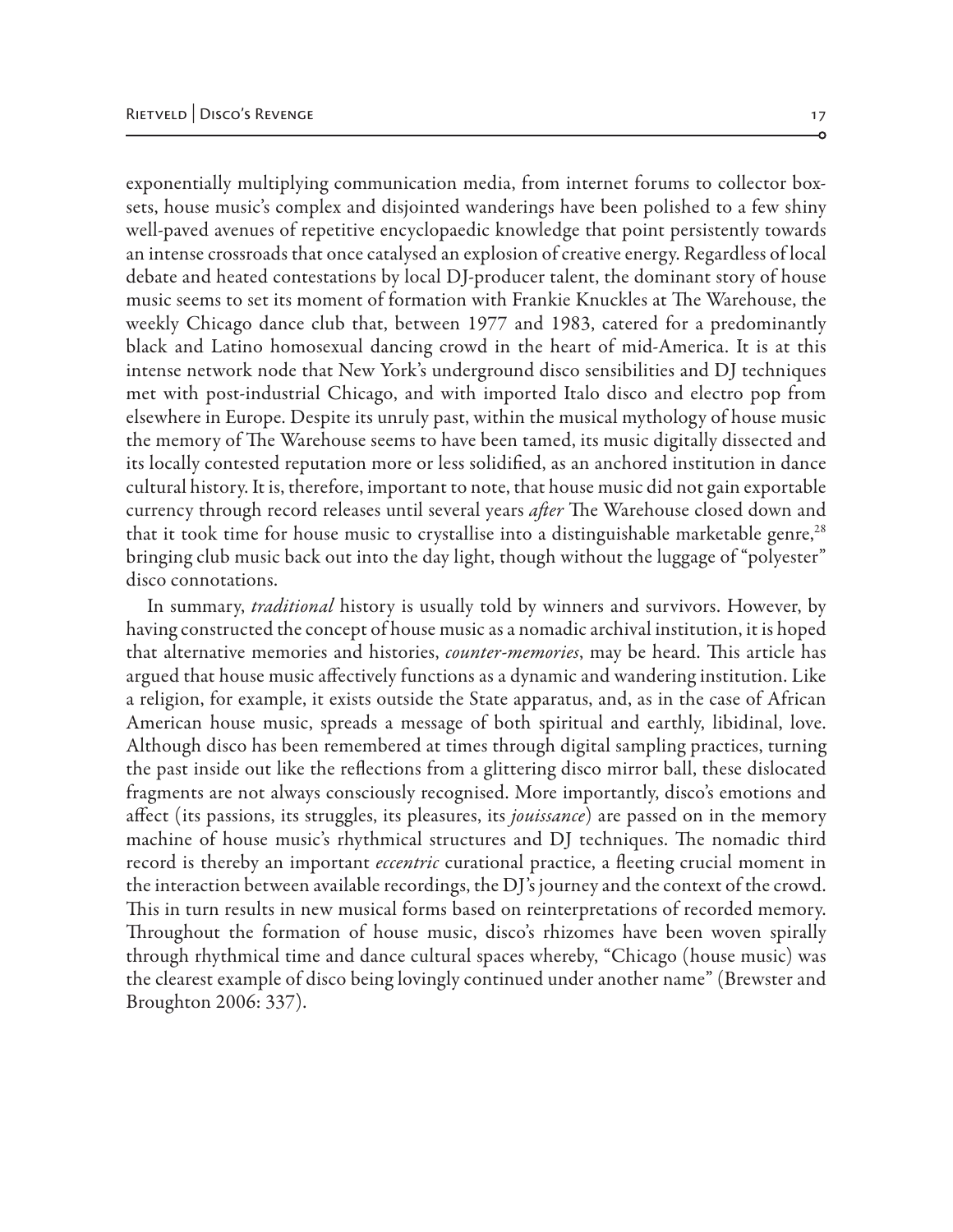#### Acknowledgements

I wish to thank both Will Straw and Graham St John for their encouraging support in the production and completion of this article. In addition, I'm grateful for the expert suggestions made by both anonymous peer reviewers. The responsibility for playful inconsistencies or for speculative spontaneity in the final version, however, is mine alone.

# Notes

- 1 Stilted notions of house music may be informed by, for example, purism of "real house music" fans or social demarcation based on sexuality and racial identity.
- 2 Frankie Knuckles has been mythologised in an encyclopaedic manner as the Godfather of house music— a point of contention amongst Chicago DJs (Rietveld 1998; Bidder 2001).
- 3 For snapshot descriptions of disco attire, see Jones and Kantonen (1999); for connections between New York City's disco elite and the fashion world, see Haden-Guest (1997).
- 4 Compare the hip-hop DJ practice of using "breaks" (see, for example, Rose 1994). For further reading on disco and house music DJ techniques, see, for example, Brewster and Broughton (2002, 2006), Fikentscher (2000), Poschardt (1995), Rietveld (1998, 2007), as well as Kemster's 1996 edited collection on house and techno production techniques.
- 5 For a musicological analysis of EDM grooves, see Butler (2006) and Zeiner-Henriksen (2010), as well as a wider ranging collection edited by Danielsen (2010). For a further analysis of repetition in EDM, see Garcia (2005).
- 6 See also Buckland (2002) and Rietveld (1993, 1996, 2004a). Counter arguments can be found, for example, in Pini (2001).
- 7 LSD (lysergic acid diethylamide) is a psychedelic drug, popular with the counterculture, which alters perception to a less structured mental state. A changed sense of time helps the user become absorbed in the here and now, which in turn can enhance the experience of a long night of groove-based dancing.
- 8 By way of illustration, when I attended the Loft in New York in 1983, both the crowd and the music were heterogeneous even though the majority of dancers seemed to be young Latino and African American gay men and electronic dance music (mainly from the US and UK) dominated.
- 9 This is indeed a comparable story to acid house and raves from the late 1980s and 90s
- 10 Melechi concluded this, years later, in a critical analysis of acid house parties in the UK (1993).
- 11 See Mulvey (2009) for an introduction of the notion of the "mastering gaze".
- 12 For further discussion of sonic dominance, see also Henriques (2003) on the reggae sound system session.
- 13 For a comparable analysis of New York's queer clubs, see Buckland (2002: 43-44).
- 14 See Baudrillard (1990)—seduction here signifies a specific power relationship based on desire.
- 15 See also, for example, Fikentscher (2000) and Rietveld (1998).
- 16 Examples from Chicago are Frankie Knuckles and Ron Hardy and later, in the 1990s, Derrick Carter, Ron Trent, Anthony Nicholson. Similarly, in New York, seminal "shamanic" underground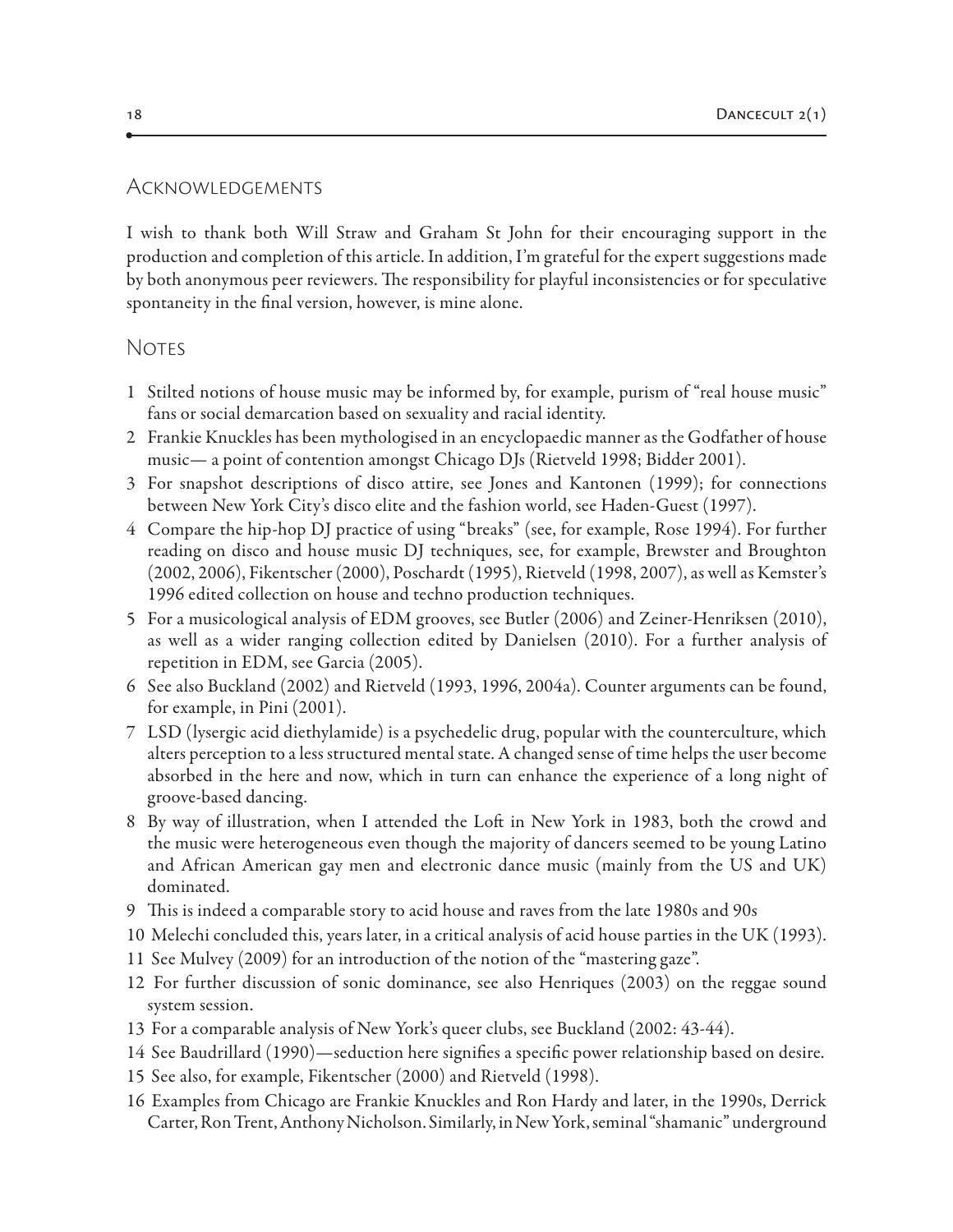DJs include disco pioneers David Mancuso and Nicky Siano and, into the 1980s, garage DJ Larry Levan; into the 1990s, house DJs Todd Terry and Masters at Work, while by the end of that decade DJs like Joe Clausell, Danny Krivit and Osunlade (also trained as a Caribbean Yoruba priest) returned to the aesthetic logic of early underground disco.

- 17 For debates regarding digital music production and distribution practices, see, for example, Katz (2005). For a comparison with other DJ practices, raising important questions regarding authorship, Schumacher (1995) offers a detailed study of how rap producers ignored copyrights during the 1980s, until damning test cases against sampling practices occurred in the 1990s. Examples of further discussion regarding a fluid notion of authorship in disco and house music can be found in, respectively, Krasnow (1995), Rietveld (1998) and Straw (1995).
- 18 On the third record, see also Butler (2006) and Rietveld (2007).
- 19 De Unie is a 1980s reconstruction of a 1920s modernist artists' café space the original was destroyed, as was most of Rotterdam's centre, during World War II (1940–45).
- 20 Larry Heard is especially famed for the 1986 recording, *Can You Feel It*. A sermon dubbed onto this track provides house music with a manifesto:
- [<http://www.youtube.com/watch?v=tFuujExs03A>](http://www.youtube.com/watch?v=tFuujExs03A) (accessed 6 March 2011).
- 21 See also a review of the night by Wijnstekers (2007). For a brief clip of this DJ-set and the club space, see, for example: <[http://www.youtube.com/watch?v=\\_pLTb-XT3\\_M](http://www.youtube.com/watch?v=_pLTb-XT3_M)> (accessed 6 March 2011).
- 22 The artist name(s) is an alias for DJ-producer Keith Farley, a self-declared Godfather of house. The recording was released by Dance Mania, a label managed by Jesse Saunders.
- 23 The harsh sounds of locally produced gabber house seem to insert, into a house music framework, the sonic memory of decades of industrial noise heard during the rebuilding and further development of war destroyed Rotterdam.
- 24 See also Johnson (2004).
- 25 "Poppers" refers to amyl-nitrate, a fleeting chemical developed to open the blood circulation in heart patients, but used recreationally in (gay) dance clubs.
- 26 For a further discussion of sampling gendered sexuality, see Bradby (1993).
- 27 Within the context of African-American gay club culture, "fierce" indicates a tough feminine attitude.
- 28 See also Rietveld (2004b).
- 29 All discogs.com links were last accessed 8 March 2011.
- 30 Although the release date was officially 1984, its producers, Jess Saunders and Vince Lawrence informed me in 1992 that this track was created at least one year earlier.

#### **REFERENCES**

- *5 Magazine*. 2006. "Craig Loftis Interview". 1 October. <http://www.5chicago.com/features/ october2006/craigloftis.html> (accessed 10 March 2011).
- Aletti, Vince. 2009. *The Disco Files 1973–78: New York's Underground, Week by Week*. London: DJHistory.com.
- Amico, Stephen. 2001. "'I Want Muscles': House Music, Homosexuality and Masculine Signification". *Popular Music* 20 (3): 359–76.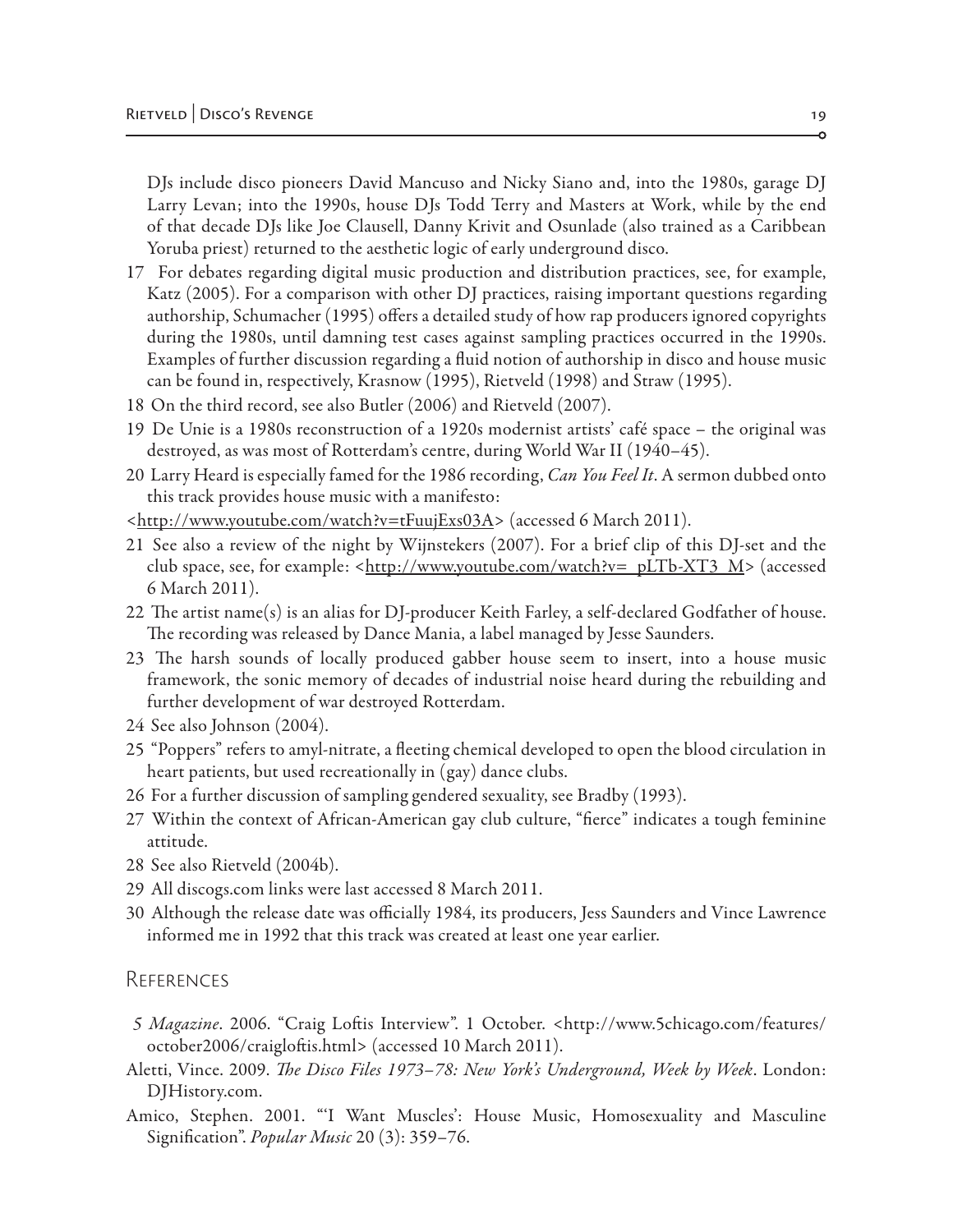Autobahn. 2002. *House Legend: The Core of Dance Music.* Tokyo: Remix.

- Beckford, Robert. 2006. *Jesus Dub: Theology, Music and Social Change*. London and New York: Routledge.
- Barthes, Roland. 1977. *The Grain of the Voice. Image Music Text*. London: Fontana Press.
- Baudrillard, Jean. 1990 [1979]. *Seduction*. Trans. Brian Singer. Montreal: New World Perspectives. Bidder, Sean. 2001. *Pump Up The Volume*. London: Channel 4 Books.
- Bradby, Barbara. 1993. "Sampling Sexuality: Gender, Technology and the Body in Dance Music". *Popular Music* 12(2): 155–76. Published online: 11 November 2008. <[http://journals.](http://journals.cambridge.org/action/displayAbstract?fromPage=online&aid=2637704&fulltextType=RA&fileId=S0261143000005535) [cambridge.org/action/displayAbstract?fromPage=online&aid=2637704&fulltextType=RA&](http://journals.cambridge.org/action/displayAbstract?fromPage=online&aid=2637704&fulltextType=RA&fileId=S0261143000005535) [fileId=S0261143000005535](http://journals.cambridge.org/action/displayAbstract?fromPage=online&aid=2637704&fulltextType=RA&fileId=S0261143000005535)> (accessed 8 March 2011).
- Brewster, Bill, and Frank Broughton. 2002. *How to DJ (Properly): The Art and Science of Playing Record*s. London, New York, Toronto, Sydney and Auckland: Bantam Press.
- ———. 2006. *Last Night a DJ Saved My Life: The History of the Disc Jockey.* 2nd ed. London: Headline Book Publishing.
- Buckland, Fiona. 2002. *Impossible Dance: Club Culture and Queer World-Making*. Middletown: Wesleyan University Press.
- Butler, Mark J. 2006. *Unlocking the Groove: Rhythm, Meter, and Musical Design in Electronic Dance Music*. Bloomington and Indianapolis: Indiana University Press.
- Collin, Matthew. 1997. *Altered State: The Story of Ecstasy Culture and Acid House.* London: Serpent's Tail.
- Cosgrove, Stuart. 1988. "Music is the Key". Sleeve notes. *The History of The House Sound of Chicago: . . . from the very beginning . . . The Complete Story.* 12 LP box-set. Germany: BCM Records.
- Danielsen, Anna, ed. 2010. *Musical Rhythm in the Age of Digital Reproduction*. Farnham and Burlington: Ashgate.
- Deleuze, Gilles. 1989. "Coldness and Cruelty". In *Masochism*, trans. Jean McNeil, 9–142. New York: Zone Books.
- Deleuze, Gilles and Félix Guattari. 1986. *Nomadology: The War Machine*. Trans. Brian Massumi. New York: Semiotext(e).
- Easlea, Daryl. 2004. *Everybody Dance: Chic and the Politics of Disco*. Bath: Helter Skelter Publishing.
- Fikentscher, Kai. 2000.*"You Better Work!" Underground Dance Music in New York City*. Hanover and London: Wesleyan UP.
- Foucault, Michel. 1984. "Nietzsche, Genealogy, History." In *The Foucault Reader*, ed. Paul Rabinow, 76–100. New York: Pantheon.
- Garcia, Luis-Manuel . 2005. "On and On: Repetition as Process and Pleasure in Electronic Dance Music". *Music Theory Online* 11 (4). [<http://www.mtosmt.org/issues/mto.05.11.4/](http://www.mtosmt.org/issues/mto.05.11.4/mto.05.11.4.garcia_frames.html) [mto.05.11.4.garcia\\_frames.html](http://www.mtosmt.org/issues/mto.05.11.4/mto.05.11.4.garcia_frames.html)> (accessed 27 February 2011).
- Garratt, Sheryl. 1998. *Adventures in Wonderland: A Decade of Club Culture*. London: Headline.
- Haden-Guest, Anthony. 1997. *Studio54, Disco, and the Culture of the Night*. New York: William Morrow and Company.
- Henriques, Julian. 2003. "Sonic Dominance and the Reggae Sound System Session". In *The Auditory Culture Reader*, ed. Michael Bull and Les Back, 451–80. Oxford and New York: Berg.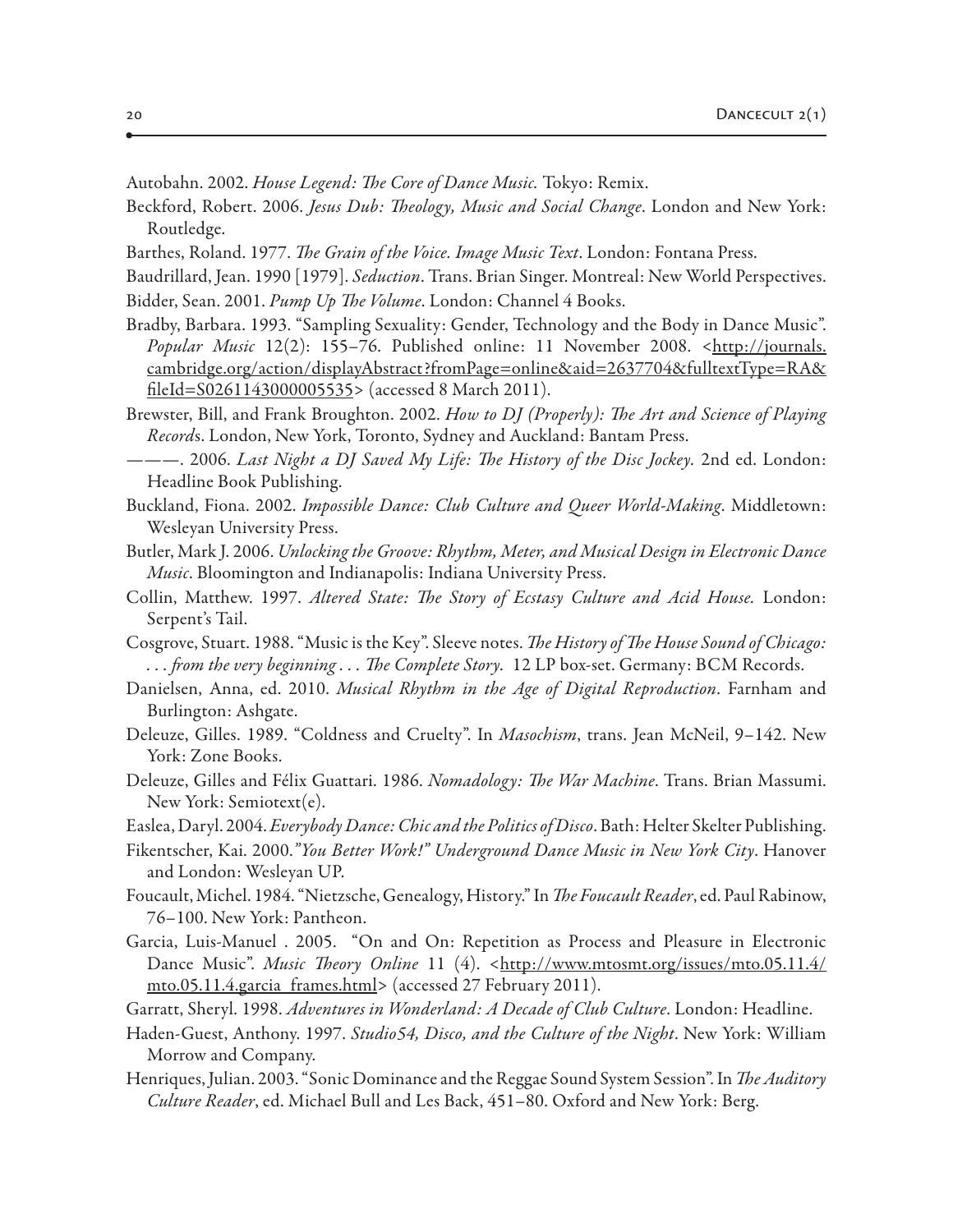- Hughes, Walter. 1994. "In the Empire of the Beat: Discipline and Disco". In *Microphone Fiends: Youth Music and Youth Culture*, ed. Andrew Ross and Tricia Rose, 147–57. New York and London: Routledge.
- Johnson, E. Patrick. 2004. *Appropriating Blackness: Performance and the Politics of Authenticity*. Durham and London: Duke University Press.
- Jones, Alan, and Jussi Kantonen. 1999. *Saturday Night Forever: The Story of Disco*. Edinburgh and London: Mainstream Publishing.
- Katz, Mark. 2005. *Capturing Sound: How Technology Has Changed Music*. Berkeley and Los Angeles: University of California Press.
- Kempster, Chris. ed. 1996. *History of House*. London: Sanctuary Publishing.
- Knuckles, Frankie. 1990. Interview with Jon Savage. Original transcript.
- Krasnow, Carolyn. 1995. "Technologies of Authorship in Techno". In *Popular Music—Style and Identity*, ed. Will Straw, Stacey Johnson, Rebecca Sullivan and Paul Friedlander. Conference Proceedings, International Association for the Study of Popular Music, Sevent International Conference, 249–54. Montreal: Centre of Research on Candian Cultural Industries and Institutions.
- Langlois, Tony. 1992. "DJs and House Music Culture in the UK. *Popular Music"*. 11 (2): 229–39.
- Lawrence, Tim. 2003. *Love Saves the Day: A History of American Dance Music Culture, 1970–1979*. Durham and London: Duke University Press.
- Loftis, Craig. 2007. "C Loftis/Loftwerk Records" *MySpace.com*, 8 April: <<u>[http://www.myspace.](http://www.myspace.com/loftwerkproductions)</u> [com/loftwerkproductions](http://www.myspace.com/loftwerkproductions)> (accessed 8 April 2007).
- Melechi, Antonio. 1993. "The Ecstasy of Disappearance". In *Rave Off, Politics and Deviance in Contemporary Youth Culture*, ed. Steve Redhead, 29–40. Aldershot: Avebury.
- Mulvey, Laura. 1989. "Visual Pleasure and Narrative Cinema'. In *Visual and Other Pleasures*, 14–30. Basingstoke and New York: Palgrave Macmillan.
- Pini, Maria. 2001. *Club Cultures and Female Subjectivity: The Move from Home to House*. Basingstoke and New York: Palgrave.
- Poschardt, Ulf. 1998 [1995]. *DJ Culture*. Trans. Shaun Whiteside. London: Quartet Books.

*Remix*. 2005. "Chicago Mayor Declares 'House Unity Day'". 3 August:

- [<http://remixmag.com/transmissions/chicago-house-080405/](http://remixmag.com/transmissions/chicago-house-080405/)> (accessed 8 April 2007).
- Rietveld, Hillegonda C. 1998. *This Is Our House: House Music, Cultural Space and Technologies*. Aldershot, Brookfield, Singapore, Sydney: Arena / Ashgate.
- ———. 2004a. "Ephemeral Spirit: Sacrificial Cyborg and Soulful Community". In *Rave Culture and Religion*, ed. Graham St John, 45–60. London and New York: Routledge.
- ———. 2004b. "House Music: The Haçienda Must Be Built". In *Cross Fade: A Big Chill Anthology*, ed. Vicki Howard and Pete Lawrence, 119–40. London: Serpent's Tail.
- ———. 2007. "Vinyl Junkies and the (residual) Soul Sonic Force of the 12-Inch Dance Single". In *Residual Media*, ed. Charles R. Ackland, 97–114. Minneapolis: University of Minnesota Press.
- Rose, Tricia. 1994. *Black Noise: Rap Music and Black Culture in Contemporary America.* Hanover and London: Wesleyan UP.
- Savage, Jon. 1990. Interview with Frankie Knuckles. Copy of original transcript in the author's possession.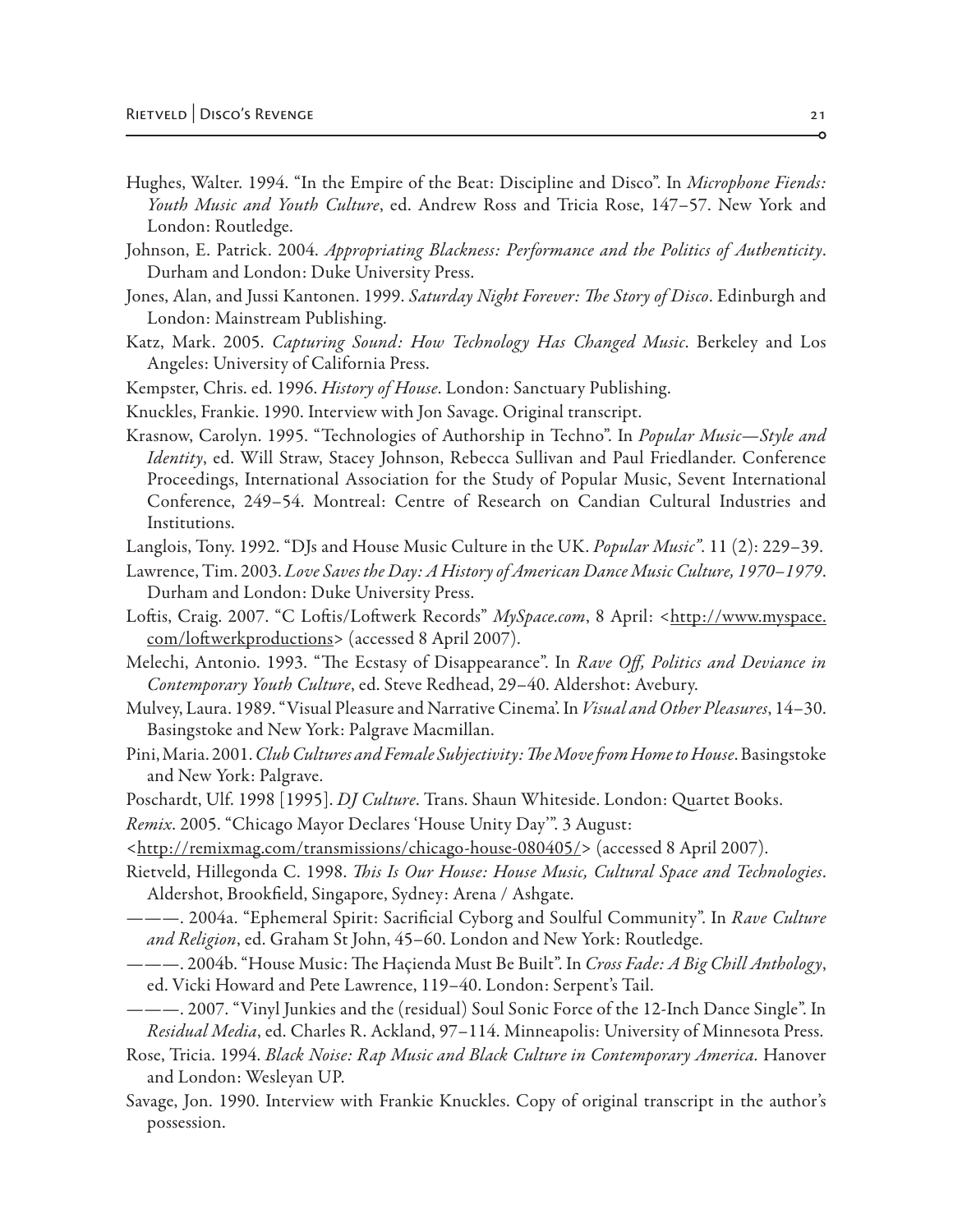Schumacher, Thomas G. 1995. "This Is a Sampling Sport: Digital Sampling, Rap Music and the Law in Cultural Production". *Media, Culture and Society* 17 (2): 253–73.

Shapiro, Peter. 2005. *Turn The Beat Around: The Secret History of Disco*. London: Faber and Faber. Straw, Will. 2007. Embedded Memories. In *Residual Media*, ed. Charles R. Ackland. Minneapolis:

University of Minnesota Press.

- ———. 1995. "The Booth, the Floor and the Wall: Dance Music and the Fear of Falling". In *Popular Music—Style and Identity*, ed. Will Straw, Stacey Johnson, Rebecca Sullivan and Paul Friedlander. Conference Proceedings, International Association for the Study of Popular Music, Sevent International Conference. 249–54. Montreal: Centre of Research on Candian Cultural Industries and Institutions.
- Thornton, Sarah. 1995. *Club Cultures: Music, Media and Subcultural Capital*. Cambridge: Polity Press.
- Verhagen, Stijn, Frits van Wel, Tom ter Bogt and Belinda Hibbel. 2000. "Fast on 200 Beats Per Minute. The Youth Culture of Gabbers in the Netherlands". *Youth & Society* 32 (2): 147–64.
- Wijnstekers, Marcel. 2007. "Larry Heard @ De Unie". *DJScene.nl*. 17 April: <[http://www.djscene.nl/party/reviews/2007/April\\_/Can\\_U\\_Feel\\_It?visitorId=966916bbe2](http://www.djscene.nl/party/reviews/2007/April_/Can_U_Feel_It?visitorId=966916bbe25a43a1a8dc946f86b673f7) [5a43a1a8dc946f86b673f7>](http://www.djscene.nl/party/reviews/2007/April_/Can_U_Feel_It?visitorId=966916bbe25a43a1a8dc946f86b673f7) (accessed 6 March 2011).
- Zeiner-Henriksen, Hans T. 2010. "The 'PoumTchak' Pattern: Correspondences Between Rhythm, Sound, and Movement in Electronic Dance Music". Ph.D. Thesis (Musicology), University of Oslo. <<http://folk.uio.no/hanst/IndexPoumtchak.htm>> (accessed 27 February 2011).

DISCOGRAPHY<sup>29</sup>

- Adonis. 1986. *No Way Back*. Trax Records (12-inch): TX112. <[http://www.discogs.com/](http://www.discogs.com/Adonis-No-Way-Back/master/6738) [Adonis-No-Way-Back/master/6738](http://www.discogs.com/Adonis-No-Way-Back/master/6738)>.
- Beltram, Joey. 1990. "Energy Flash". Beltram Volume 1. R&S (12-inch EP): RS 926. <<u>[http://www.](http://www.discogs.com/Joey-Beltram-Beltram-Vol-1/master/27621)</u> [discogs.com/Joey-Beltram-Beltram-Vol-1/master/27621>](http://www.discogs.com/Joey-Beltram-Beltram-Vol-1/master/27621).
- ———. 1990. *Energy Flash*. Detroit: Transmat (12-inch): MS-16. <[http://www.discogs.com/](http://www.discogs.com/Beltram-Energy-Flash/master/7362) [Beltram-Energy-Flash/master/7362](http://www.discogs.com/Beltram-Energy-Flash/master/7362)>.
- Black Box. 1989. *Ride on Time*. De-Construction (12-inch): PT 43056. <[http://www.discogs.](http://www.discogs.com/Black-Box-Ride-On-Time/master/117300) [com/Black-Box-Ride-On-Time/master/117300>](http://www.discogs.com/Black-Box-Ride-On-Time/master/117300).
- Chic. 1978. *Le Freak*. Atlantic (12-inch): DSKO 131. <[http://www.discogs.com/](http://www.discogs.com/Chic-Le-Freak-Savoir-Faire/master/126211) [Chic-Le-Freak-Savoir-Faire/master/126211>](http://www.discogs.com/Chic-Le-Freak-Savoir-Faire/master/126211).
- ———. 1987. *Jack Le Freak*. Remix by Phil Harding for PWL. Atlantic (12-inch): 0-86634. <[http://www.discogs.com/Chic-Jack-Le-Freak/master/127114>](http://www.discogs.com/Chic-Jack-Le-Freak/master/127114).
- Fingers, Mr. 1986. *Washing Machine/Can You Feel It*. Trax Records (12-inch): TX127. <[http://](http://www.discogs.com/Mr-Fingers-Washing-Machine/release/1948) [www.discogs.com/Mr-Fingers-Washing-Machine/release/1948>](http://www.discogs.com/Mr-Fingers-Washing-Machine/release/1948).
- Fingers Inc. feat. Chuck Roberts.1988. *Can You Feel It?* London: Desire Records (12-inch): WANTX 6. <[http://www.discogs.com/Fingers-Inc-Featuring-Chuck-Roberts-Can-You-Feel-It/](http://www.discogs.com/Fingers-Inc-Featuring-Chuck-Roberts-Can-You-Feel-It/master/5664) [master/5664](http://www.discogs.com/Fingers-Inc-Featuring-Chuck-Roberts-Can-You-Feel-It/master/5664)>.
- First Choice. 1977. "Let No Man Put Asunder". *Delusions.* Gold Mind Records (LP, Album): GZS-7501. [<http://www.discogs.com/First-Choice-Delusions/master/62280>](http://www.discogs.com/First-Choice-Delusions/master/62280).